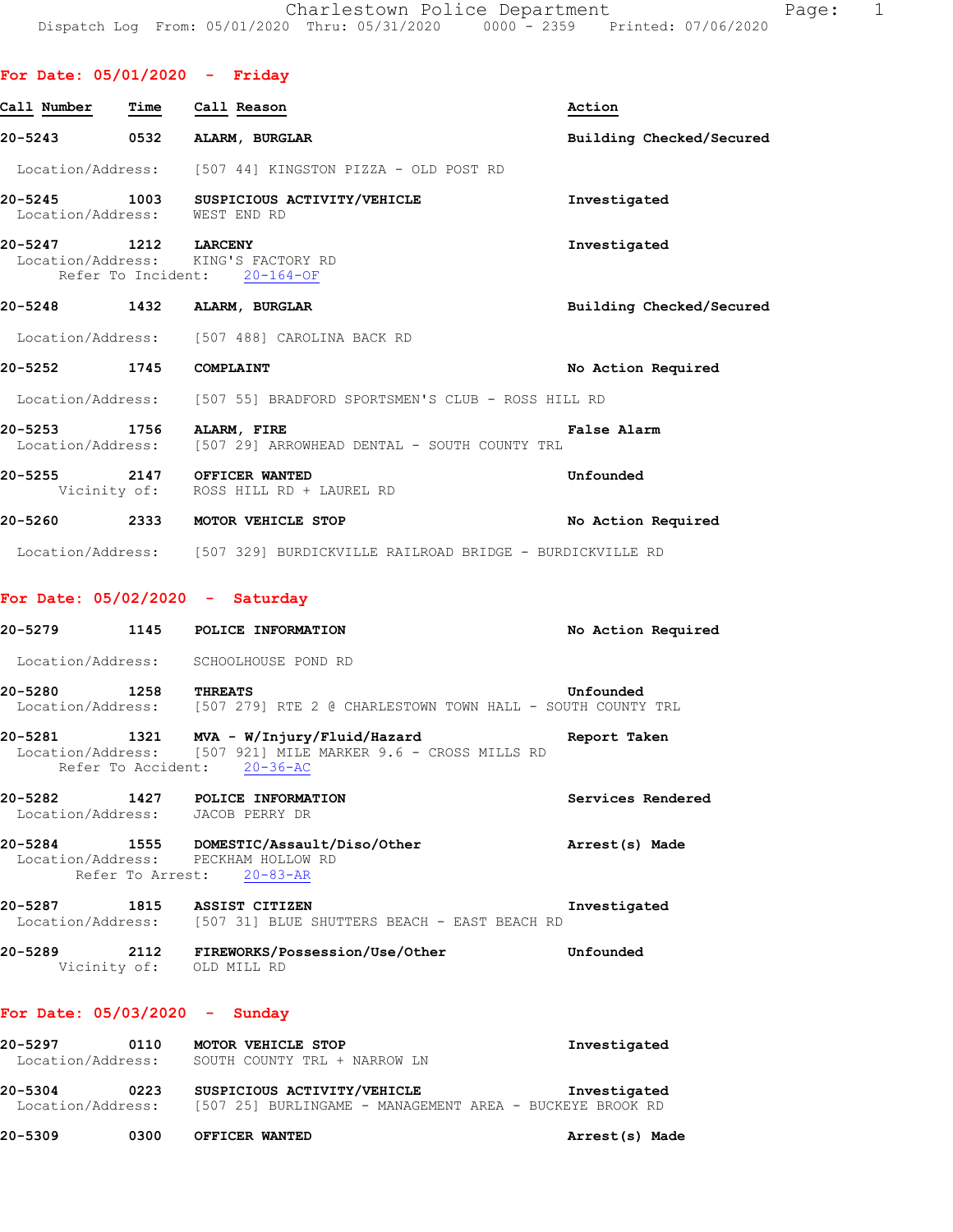|                                                         | Charlestown Police Department<br>Dispatch Log From: 05/01/2020 Thru: 05/31/2020 0000 - 2359 Printed: 07/06/2020           |                          | Page: | -2 |
|---------------------------------------------------------|---------------------------------------------------------------------------------------------------------------------------|--------------------------|-------|----|
|                                                         | Location/Address: JACOB PERRY DR<br>Refer To Arrest: 20-84-AR                                                             |                          |       |    |
|                                                         | 20-5311 0908 CIVIL MATTER<br>Location/Address: LAND HARBOR DR<br>Refer To Incident: 20-165-OF                             | Report Taken             |       |    |
|                                                         | 20-5313 1011 ASSIST OTHER POLICE DEPT<br>Location/Address: CAROLINA BACK RD + BUTTER LN                                   | Unfounded                |       |    |
| 20-5315 1256 HOUSE CHECK                                |                                                                                                                           | Building Checked/Secured |       |    |
| Location/Address: NARROW LN                             |                                                                                                                           |                          |       |    |
|                                                         | 20-5320 1600 DISTURBANCE/Music/Noise<br>Location/Address: SAND HILL RD                                                    | Services Rendered        |       |    |
|                                                         | 20-5322 1700 SUSPICIOUS ACTIVITY/VEHICLE Threstigated<br>Location/Address: [507 299] RTE 1A @ NINIGRET PARK - OLD POST RD |                          |       |    |
| For Date: $05/04/2020$ - Monday                         |                                                                                                                           |                          |       |    |
| 20-5344 1017 VANDALISM<br>Location/Address: WEST END RD | Refer To Incident: 20-166-OF                                                                                              | Investigated             |       |    |
| 20-5349 1406 MVA - Minor                                | Location/Address: POST RD + SOUTH COUNTY TRL<br>Refer To Accident: 20-37-AC                                               | Report Taken             |       |    |
|                                                         | 20-5352 1623 WARRANT ARREST<br>Location/Address: [507 642] CHARLESTOWN POLICE DEPARTMENT - OLD POST RD                    | Arrest(s) Made           |       |    |
|                                                         | 20-5357 1713 MOTOR VEHICLE STOP<br>Vicinity of: [507 323] NORTH CAMP - BUCKEYE BROOK RD                                   | Warning Issued           |       |    |
|                                                         | 20-5361 1953 ALARM, BURGLAR                                                                                               | Building Checked/Secured |       |    |
|                                                         | Location/Address: NINIGRET AVE                                                                                            |                          |       |    |
|                                                         | For Date: $05/05/2020 -$ Tuesday                                                                                          |                          |       |    |
| 20-5384 0911 HOUSE CHECK                                |                                                                                                                           | No Action Required       |       |    |
| Location/Address: SUNSET DR                             |                                                                                                                           |                          |       |    |
|                                                         | 20-5386 1011 CIVIL MATTER<br>Location/Address: CAROLINA BACK RD                                                           | Investigated             |       |    |
|                                                         | 20-5387 1013 DISTURBANCE/Music/Noise<br>Location/Address: TALL PINES DR                                                   | Services Rendered        |       |    |
|                                                         | 20-5388 1017 ASSIST OTHER AGENCY<br>Location/Address: [507 642] CHARLESTOWN POLICE DEPARTMENT - OLD POST RD               | Services Rendered        |       |    |
| Location/Address: MURATORE LN                           | 20-5390 1240 POLICE INFORMATION<br>Refer To Incident: 20-168-OF                                                           | Investigated             |       |    |
|                                                         | 20-5393 1508 POLICE INFORMATION Services<br>Location/Address: [507 903] SOUTH COUNTY SAND AND GRAVEL - OLD POST RD        | Services Rendered        |       |    |
|                                                         |                                                                                                                           | Services Rendered        |       |    |
| 20-5401 1745 VANDALISM<br>Location/Address: BAXTER ST   |                                                                                                                           | Investigated             |       |    |
|                                                         | 20-5402 1946 POLICE INFORMATION                                                                                           | Investigated             |       |    |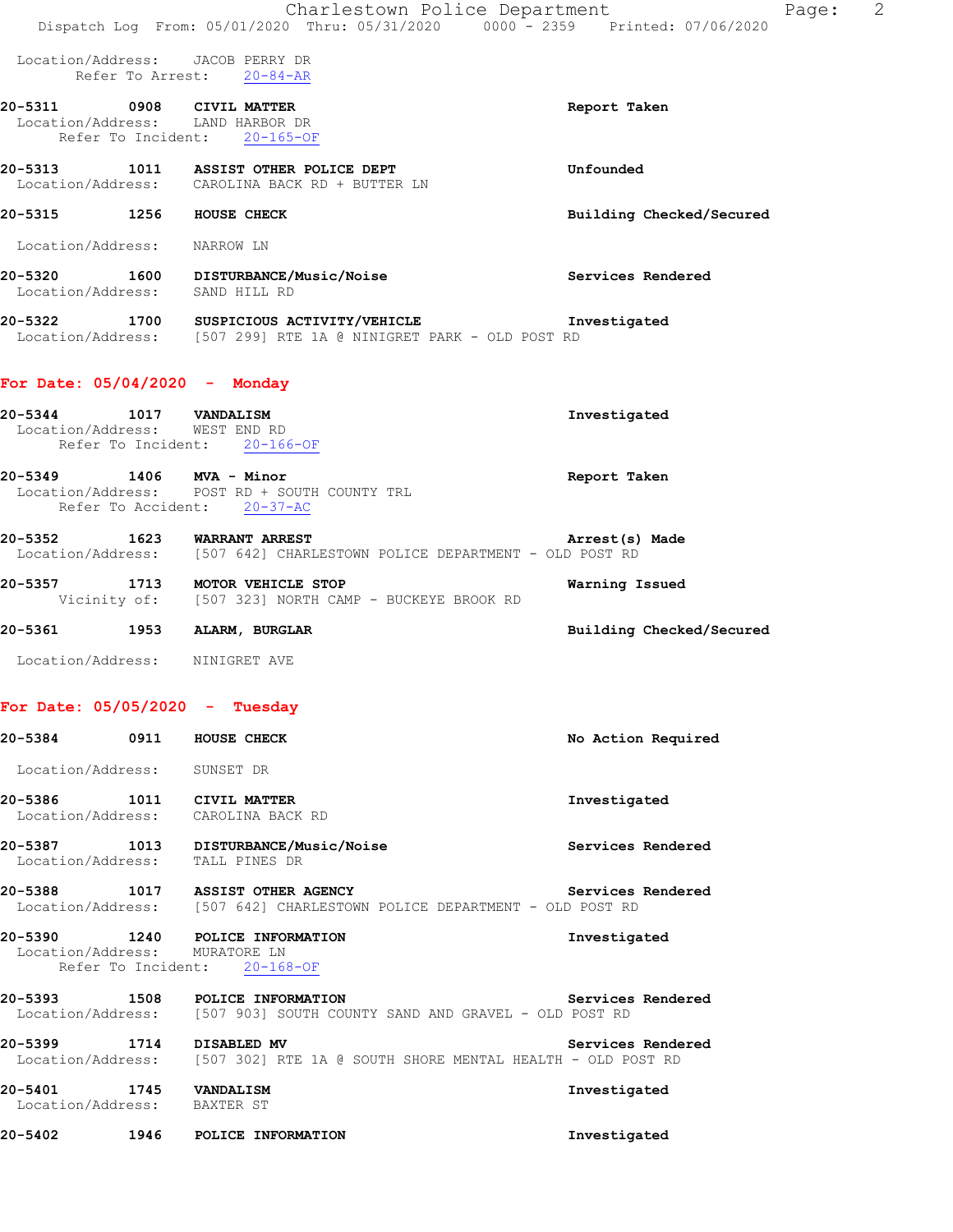|                                  |      | Dispatch Log From: 05/01/2020 Thru: 05/31/2020 0000 - 2359 Printed: 07/06/2020                | Charlestown Police Department<br>Page: | 3 |
|----------------------------------|------|-----------------------------------------------------------------------------------------------|----------------------------------------|---|
|                                  |      | Location/Address: BISCUIT CITY RD                                                             |                                        |   |
| 20-5403                          |      | 1955 MOTOR VEHICLE COMPLAINT<br>Location/Address: OLD COACH RD                                | Investigated                           |   |
|                                  |      | 20-5405 2305 MOTOR VEHICLE STOP                                                               | No Action Required                     |   |
|                                  |      | Location/Address: [507 864] STATE OF RHODE ISLAND DOT GARAGE - CROSS MILLS RD                 |                                        |   |
|                                  |      | For Date: $05/06/2020 -$ Wednesday                                                            |                                        |   |
| 20-5406                          |      | $0005$ MVA - Minor<br>Vicinity of: POST RD + KING'S FACTORY RD<br>Refer To Accident: 20-38-AC | Report Taken                           |   |
|                                  |      | 20-5422 0606 POLICE INFORMATION                                                               | No Action Required                     |   |
|                                  |      | Location/Address: [507 642] CHARLESTOWN POLICE DEPARTMENT - OLD POST RD                       |                                        |   |
| $20 - 5423$<br>Location/Address: |      | 0800 SUSPICIOUS ACTIVITY/VEHICLE<br>KENYON AVE<br>Refer To Incident: 20-169-OF                | Report Taken                           |   |
|                                  |      | 20-5424 0827 DISABLED MV<br>Location/Address: [507 66] WILLOWS RESORT - POST RD               | Services Rendered                      |   |
|                                  |      | 20-5425 1333 POLICE INFORMATION<br>Location/Address: WORDEN'S POND RD                         | Investigated                           |   |
| 20-5426                          | 1457 | <b>TRESPASSING</b><br>Location/Address: GAVITT AVE<br>Refer To Incident: 20-170-OF            | Investigated                           |   |
|                                  |      | 20-5433 1603 PSYCHOLOGICAL EMERGENCY                                                          | Transported to Hospital                |   |
|                                  |      | Location/Address: PASQUISETT TRL                                                              |                                        |   |
| 20-5434                          |      | 1611 WELL BEING CHECK<br>Location/Address: SCAPA FLOW RD                                      | Investigated                           |   |
| 20-5437<br>Location/Address:     |      | 1706 ANIMAL COMPLAINT<br>COLUMBIA HEIGHTS RD                                                  | Services Rendered                      |   |
|                                  |      | 20-5438 1838 FIRE, OTHER<br>Location/Address: CHARLES AVE                                     | Extinquished                           |   |
|                                  |      | For Date: $05/07/2020 -$ Thursday                                                             |                                        |   |
| 20-5451 20-                      |      | 0239 ALARM, BURGLAR                                                                           | Building Checked/Secured               |   |
|                                  |      | Location/Address: [507 698] NUTMEG LN                                                         |                                        |   |
| 20-5454                          |      | 0604 POLICE INFORMATION                                                                       | No Action Required                     |   |
|                                  |      | Location/Address: OLD POST RD                                                                 |                                        |   |
|                                  |      | 20-5455 0925 WELL BEING CHECK<br>Location/Address: [507 266] RTE 1 @ WILLOWS - POST RD        | Investigated                           |   |
| 20-5456 1033                     |      | OFFICER WANTED<br>Location/Address: OLD MILL RD<br>Refer To Incident: 20-171-OF               | Investigated                           |   |
| 20-5460                          | 1237 | FOLLOW-UP INVESTIGATION                                                                       | No Action Required                     |   |
|                                  |      | Location/Address: OLD MILL RD                                                                 |                                        |   |
| 20-5462                          |      | 1352 ASSIST OTHER POLICE DEPT<br>Location/Address: ARNOLDA RD                                 | Services Rendered                      |   |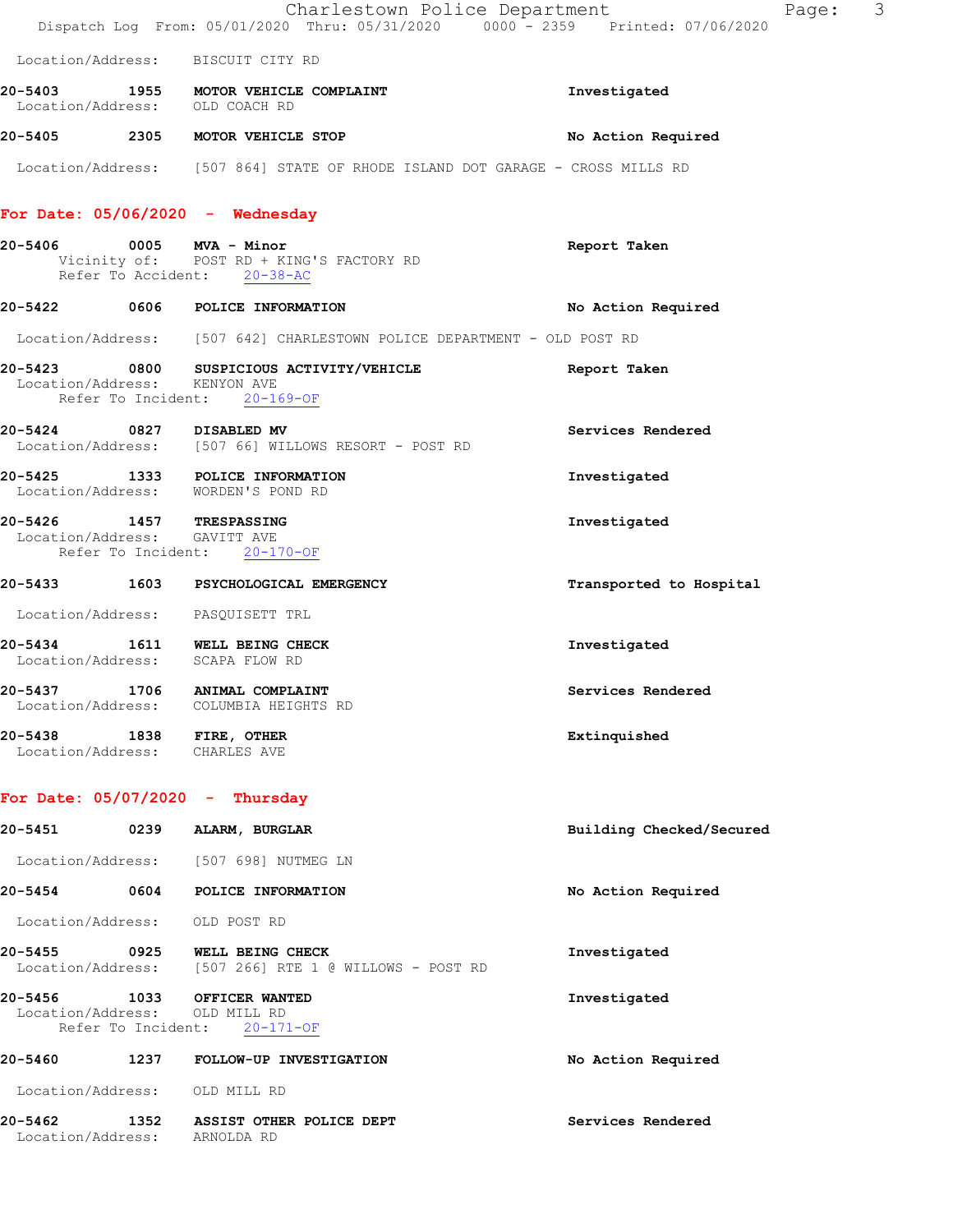| 20-5468<br>Location/Address: | 1832                       | SUSPICIOUS ACTIVITY/VEHICLE<br>[507 397] CEDAR RD               | Services Rendered |
|------------------------------|----------------------------|-----------------------------------------------------------------|-------------------|
| 20-5469<br>Location/Address: | 1916<br>Refer To Incident: | DOMESTIC/Assault/Diso/Other<br>LAND HARBOR DR<br>20-172-OF      | Report Taken      |
| 20-5470<br>Location/Address: | 2008<br>Refer To Arrest:   | DOMESTIC/Assault/Diso/Other<br>CASTLE ROCK DR<br>$20 - 87 - AR$ | Arrest(s) Made    |
| 20-5471<br>Location/Address: | 2103<br>Refer To Arrest:   | OFFICER WANTED<br>LAND HARBOR DR<br>$20 - 86 - AR$              | Arrest(s) Made    |
| 20-5472                      | 2357                       | SUSPICIOUS ACTIVITY/VEHICLE                                     | Investigated      |

Location/Address: [507 321] CHARLESTOWN BEACH - CHARLESTOWN BEACH RD

# **For Date: 05/08/2020 - Friday**

| 20-5473<br>0004<br>Location/Address: | SUSPICIOUS ACTIVITY/VEHICLE<br>[507 49] CHARLESTOWN TOWN BEACH - CHARLESTOWN BEACH RD      | Services Rendered  |
|--------------------------------------|--------------------------------------------------------------------------------------------|--------------------|
| 20–5477<br>0201                      | ASSIST CITIZEN<br>Location/Address: [507 49] CHARLESTOWN TOWN BEACH - CHARLESTOWN BEACH RD | Services Rendered  |
| 20-5479<br>0543                      | ANIMAL COMPLAINT                                                                           | No Action Required |
|                                      | Location/Address: CROSS MILLS TURN AROUND - POST RD                                        |                    |
| 20-5480<br>0925<br>Location/Address: | OFFICER WANTED<br>CENTER ST                                                                | Services Rendered  |

**20-5481 0930 POLICE TRANSPORT Services Rendered**  Location/Address: [507 642] CHARLESTOWN POLICE DEPARTMENT - OLD POST RD

**20-5482 1042 WELL BEING CHECK Services Rendered**  Location/Address: HANNA'S RD

**20-5485 1418 MVA - Minor Investigated**  Location/Address: [507 278] RTE 2 @ RIPPY'S MARKET - SOUTH COUNTY TRL Refer To Incident: 20-174-OF

| 20-5489           | 1803 | Services Rendered           |              |
|-------------------|------|-----------------------------|--------------|
| Location/Address: |      | NARRAGANSETT TRL            |              |
| 20-5490           | 2317 | SUSPICIOUS ACTIVITY/VEHICLE | Investigated |
| Location/Address: |      | LAUREL RD                   |              |

# **For Date: 05/09/2020 - Saturday**

**20-5500 0133 SUSPICIOUS ACTIVITY/VEHICLE Investigated**  Location/Address: [507 26] CHARLESTOWN BREACHWAY - CHARLESTOWN BEACH RD **20-5506 0728 WELL BEING CHECK Report Taken**  Location/Address: COLUMBIA HEIGHTS RD Refer To Incident: 20-173-OF

**20-5508 1041 FIRE, OTHER Unfounded**  Vicinity of: [507 1] CHARLESTOWN TOWN HALL - SOUTH COUNTY TRL

**20-5509 1201 ALARM, BURGLAR Investigated**  Location/Address: [507 451] SOUTH COUNTY COMMUNITY ACTION - SOUTH COUNTY TRL

**20-5510 1225 FOLLOW-UP INVESTIGATION No Action Required** 

Location/Address: MURATORE LN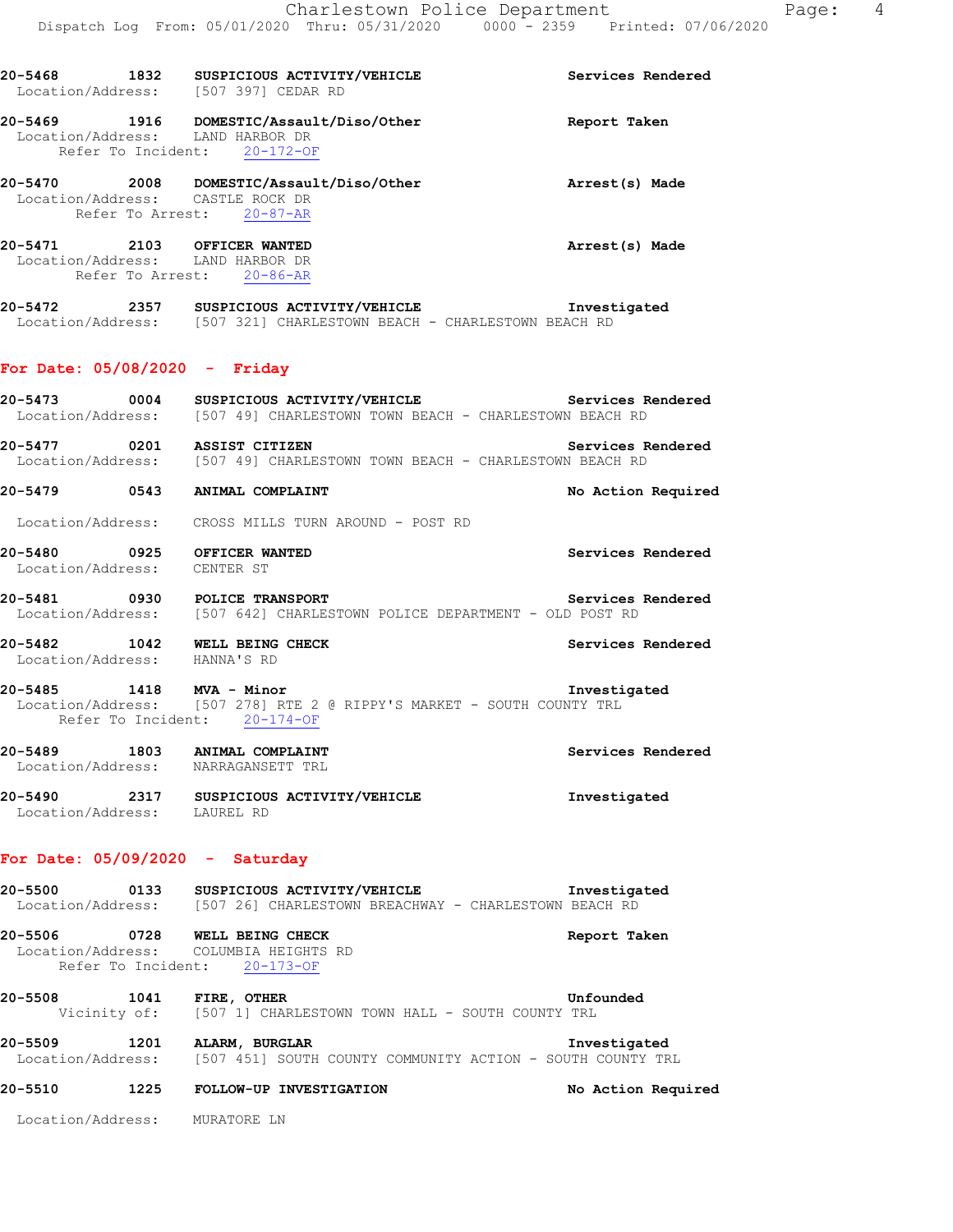**20-5511 1413 DUMPING VIOLATIONS Services Rendered**  Location/Address: [507 73] CUTS N STUFF HAIR STYLIST - MATUNUCK SCHOOLHOUSE RD

**20-5514 1717 ASSIST OTHER AGENCY Arrest(s) Made**  Location/Address: LAND HARBOR DR Refer To Arrest: 20-89-AR

**20-5516 2042 POLICE TRANSPORT Services Rendered**  Location/Address: [507 642] CHARLESTOWN POLICE DEPARTMENT - OLD POST RD

### **For Date: 05/10/2020 - Sunday**

- **20-5541 1141 POLICE INFORMATION Investigated**  Vicinity of: KLONDIKE RD
- **20-5542 1410 POLICE INFORMATION Services Rendered**  Location/Address: [507 642] CHARLESTOWN POLICE DEPARTMENT - OLD POST RD

**20-5553 1759 MVA - W/Injury/Fluid/Hazard Investigated**  Location/Address: OLD COACH RD + CRESTWOOD LN

**20-5554 1835 SUSPICIOUS ACTIVITY/VEHICLE Investigated**  Location/Address: [507 321] CHARLESTOWN BEACH - CHARLESTOWN BEACH RD

**20-5555 1942 DOMESTIC/Assault/Diso/Other Arrest(s) Made**  Location/Address: SOUTH NIANTIC DR Refer To Arrest: 20-90-AR

## **For Date: 05/11/2020 - Monday**

|                                                                        | Location/Address: [507 642] CHARLESTOWN POLICE DEPARTMENT - OLD POST RD                          |                          |
|------------------------------------------------------------------------|--------------------------------------------------------------------------------------------------|--------------------------|
| 20-5576 1402 ASSIST CITIZEN<br>Location/Address: POST RD               |                                                                                                  | Services Rendered        |
| 20-5578 1412 DISABLED MV                                               | Location/Address: POST RD + EAST BEACH RD                                                        | Services Rendered        |
| 20-5582 1636 MOTOR VEHICLE STOP                                        | Location/Address: KING'S FACTORY RD + NARRAGANSETT TRL                                           | Warning Issued           |
| 20-5583 1642 ANIMAL COMPLAINT                                          | Location/Address: FRANCIS CARTER MEMORIAL PRESERVE - OLD MILL RD<br>Refer To Incident: 20-175-OF | Report Taken             |
| 20-5585 1732 DISABLED MV                                               | Location/Address: [507 849] NINIGRET NATIONAL WILDLIFE REFUGE - POST RD                          | <b>Services Rendered</b> |
| 20-5589 1956 VIOLATION OF RO/NCO<br>Location/Address: SOUTH NIANTIC DR | Refer To Arrest: 20-91-AR                                                                        | Arrest(s) Made           |

**20-5591 2118 SUSPICIOUS ACTIVITY/VEHICLE Investigated**  Location/Address: OLD SHANNOCK RD **20-5592 2151 OFFICER WANTED Investigated**  Location/Address: KING'S FACTORY RD

#### **For Date: 05/12/2020 - Tuesday**

| 20–5602           | 0236 | POLICE INFORMATION                                                    | No Action Required |  |
|-------------------|------|-----------------------------------------------------------------------|--------------------|--|
| Location/Address: |      | [507 642] CHARLESTOWN POLICE DEPARTMENT - OLD POST RD                 |                    |  |
| 20-5614           | 0714 | Investigated<br>ALARM, BURGLAR                                        |                    |  |
| Location/Address: |      | [507 531] NARRAGANSETT INDIAN TRIBAL ADMN BUILDING - SOUTH COUNTY TRL |                    |  |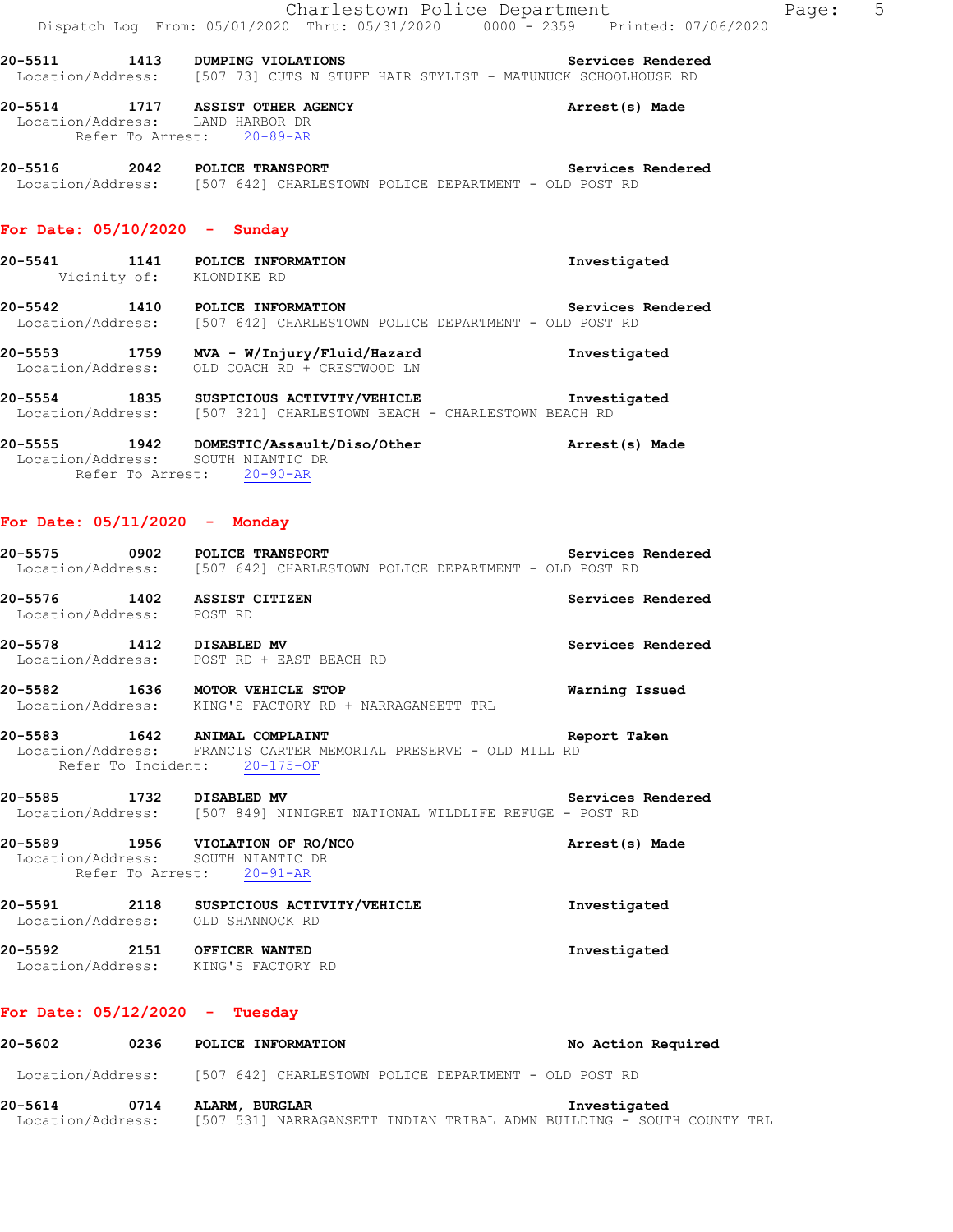|                         | Dispatch Log From: 05/01/2020 Thru: 05/31/2020 0000 - 2359 Printed: 07/06/2020                                                             |                               |
|-------------------------|--------------------------------------------------------------------------------------------------------------------------------------------|-------------------------------|
|                         | 20-5615 0914 POLICE TRANSPORT                                                                                                              | Taken/Refered to Other Agency |
|                         | Location/Address: [507 642] CHARLESTOWN POLICE DEPARTMENT - OLD POST RD                                                                    |                               |
|                         | 20-5618 1046 ANIMAL COMPLAINT<br>Location/Address: CHARLES AVE + KLONDIKE RD                                                               | Could Not Locate              |
|                         | 20-5620 1332 MOTOR VEHICLE STOP                                                                                                            | No Action Required            |
|                         | Location/Address: [507 37] CHARLESTOWN WINE AND SPIRITS - OLD POST RD                                                                      |                               |
|                         | 20-5624 1557 FOLLOW-UP INVESTIGATION<br>Location/Address: SOUTH NIANTIC DR                                                                 | Investigated                  |
|                         | 20-5628 1634 MOTOR VEHICLE STOP<br>Location/Address: [507 261] RTE 1 @ STATE GARAGE (MILE MARKER 9.6) - POST RD                            | Citation Issued               |
|                         | 20-5629 1634 MOTOR VEHICLE STOP 120 120 Warning Issued<br>Location/Address: [507 100] RTE 1 @ FIORES (MILE MARKER 8.0) - POST RD           |                               |
|                         | 20-5630 1642 ROAD HAZARD/OBSTRUCTION<br>Location/Address: POST RD + SCHOOLHOUSE POND RD                                                    | Removed Hazard                |
|                         | 20-5632 1727 MOTOR VEHICLE STOP<br>Location/Address: POST RD + ROSS HILL RD                                                                | Investigated                  |
|                         | 20-5633 1834 FOLLOW-UP INVESTIGATION<br>Location/Address: SOUTH NIANTIC DR                                                                 | Investigated                  |
|                         | 1951 MOTOR VEHICLE STOP Warning Issued<br>Location/Address: [507 260] RTE 1 @ GENERAL STANTON - POST RD                                    |                               |
|                         | 20-5635 2031 MOTOR VEHICLE STOP Warning Issued<br>Location/Address: [507 263] RTE 1 @ TOURIST INFO (MILE MARKER 7.6) - POST RD             | Warning Issued                |
|                         | 20-5636 2112 SUSPICIOUS ACTIVITY/VEHICLE Threstigated<br>Location/Address: SOUTH COUNTY TRL                                                |                               |
|                         | For Date: $05/13/2020 -$ Wednesday                                                                                                         |                               |
|                         | 20-5652 0500 MOTOR VEHICLE STOP 120 120 Warning Issued<br>Vicinity of: [507 1] CHARLESTOWN TOWN HALL - SOUTH COUNTY TRL                    |                               |
|                         | 20-5655 0514 MOTOR VEHICLE STOP<br>Location/Address: [507 28] SIMPLE PEASURES - SOUTH COUNTY TRL                                           | Citation Issued               |
| 20-5656 0543 PHONE CALL |                                                                                                                                            | No Action Required            |
|                         | 20-5658 0923 POLICE INFORMATION<br>Location/Address: [507 642] CHARLESTOWN POLICE DEPARTMENT - OLD POST RD<br>Refer To Incident: 20-176-OF | Report Taken                  |
|                         | 20-5659 1107 MOTOR VEHICLE STOP<br>Location/Address: [507 261] RTE 1 @ STATE GARAGE (MILE MARKER 9.6) - POST RD                            | Warning Issued                |
|                         | 20-5660 1144 DISABLED MV Services<br>Location/Address: [507 100] RTE 1 @ FIORES (MILE MARKER 8.0) - POST RD                                | Services Rendered             |
|                         | 20-5661 1203 MOTOR VEHICLE STOP<br>Location/Address: POST RD + SCHOOLHOUSE POND RD                                                         | Warning Issued                |
|                         | 20-5662 1517 ALARM, BURGLAR                                                                                                                | False Alarm                   |

 Location/Address: SHUMANKANUC HILL RD **20-5663 1531 MOTOR VEHICLE STOP Warning Issued** 

Vicinity of: KING'S FACTORY RD

**20-5666 1624 OFFICER WANTED Unfounded**  Location/Address: ARNOLDA RD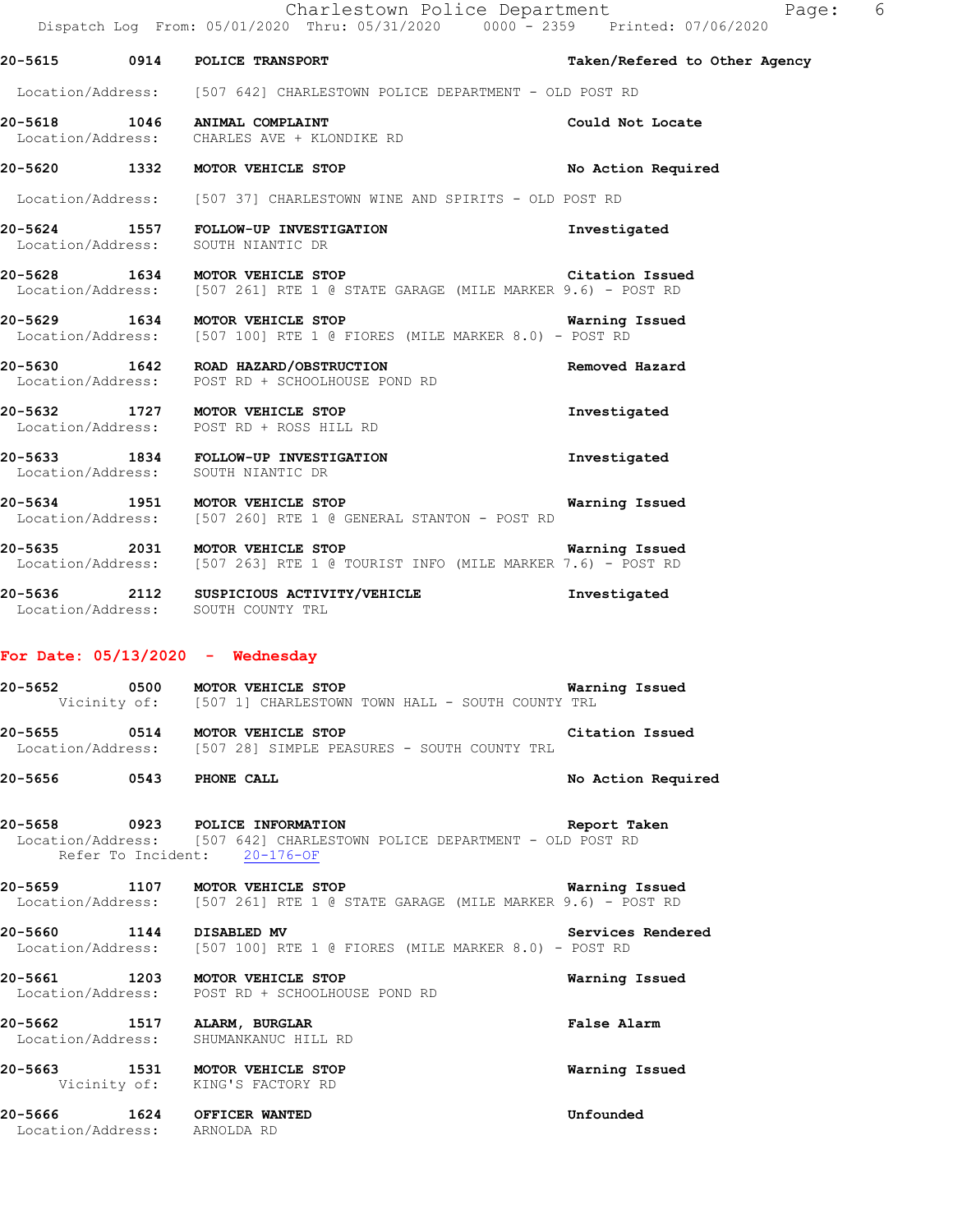**20-5667 1819 MOTOR VEHICLE COMPLAINT Unfounded**  Location/Address: [507 258] RTE 1 @ SOUTH KINGSTOWN LINE (MM 11.4) - POST RD

**20-5675 0038 ALARM, BURGLAR Building Checked/Secured** 

**20-5668 1929 911 CALLS/False/Hang-Ups/Open Report Taken**  Location/Address: ISLAND VIEW WAY Refer To Incident: 20-177-OF

#### **For Date: 05/14/2020 - Thursday**

- Location/Address: MOHAWK TRL **20-5681 0125 MOTOR VEHICLE STOP Warning Issued**  Location/Address: POST RD **20-5686 0526 MOTOR VEHICLE STOP Citation Issued**  Location/Address: [507 604] BESTWAY GAS STATION - POST RD **20-5687 0608 OFFICER WANTED Investigated**  Location/Address: [507 410] DUNKIN DONUTS - OLD POST RD **20-5688 0612 PSYCHOLOGICAL EMERGENCY Transported to Hospital**  Location/Address: [507 410] DUNKIN DONUTS - OLD POST RD Refer To Incident: 20-178-OF **20-5689 0849 MOTOR VEHICLE STOP Arrest(s) Made**  Location/Address: POST RD + PROSSER TRL Refer To Summons: 20-92-AR **20-5690 0906 POLICE INFORMATION Report Taken**  Location/Address: [507 642] CHARLESTOWN POLICE DEPARTMENT - OLD POST RD Refer To Incident: 20-179-OF **20-5693 1215 ASSIST ELDERLY Report Taken**  Location/Address: BURDICKVILLE RD Refer To Incident: 20-180-OF **20-5694 1314 FIRE, BRUSH Investigated**  Location/Address: [507 493] SOUTH COUNTY TRL **20-5697 1543 OFFICER WANTED Report Taken**  Location/Address: ALTON CAROLINA RD Refer To Incident: 20-181-OF **20-5698 1607 OFFICER WANTED Investigated**  Location/Address: [507 410] DUNKIN DONUTS - OLD POST RD **20-5699 1616 ANIMAL COMPLAINT Services Rendered**  Location/Address: OLD RD **20-5701 1716 MOTOR VEHICLE STOP Citation Issued**  Location/Address: ROSS HILL RD **20-5706 1845 COMPLAINT COMPLAINT Example 20-5706 Services Rendered Industry Services Rendered Example 2018 Industry Services CLUB** - ROSS HILL RD [507 55] BRADFORD SPORTSMEN'S CLUB - ROSS HILL RD **20-5707 1928 FIRE, BRUSH Extinquished**  Location/Address: BURLINGAME DR
- **20-5708 2156 SUSPICIOUS ACTIVITY/VEHICLE Investigated**  Location/Address: OLD POST RD

### **For Date: 05/15/2020 - Friday**

**20-5724 0834 ALARM, FIRE False Alarm**  Location/Address: [507 1] CHARLESTOWN TOWN HALL - SOUTH COUNTY TRL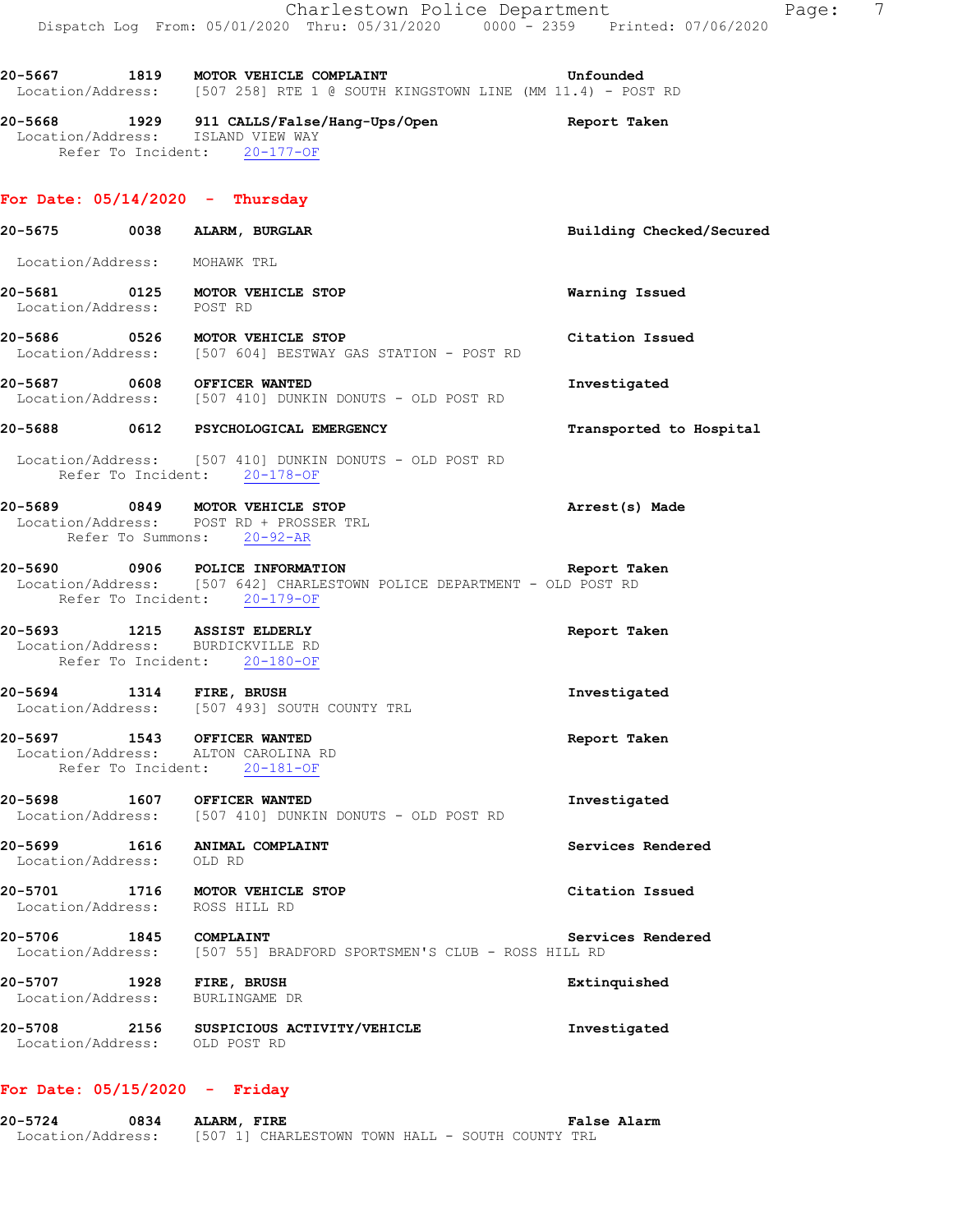|                                | Charlestown Police Department<br>Dispatch Log From: 05/01/2020 Thru: 05/31/2020 0000 - 2359 Printed: 07/06/2020 | Page: 8                       |
|--------------------------------|-----------------------------------------------------------------------------------------------------------------|-------------------------------|
|                                |                                                                                                                 | Unfounded                     |
|                                | 20-5729 1119 ASSIST OTHER AGENCY<br>Location/Address: [507 642] CHARLESTOWN POLICE DEPARTMENT - OLD POST RD     | Services Rendered             |
|                                | 20-5730 1359 PARKING VIOLATIONS<br>Location/Address: [507 321] CHARLESTOWN BEACH - CHARLESTOWN BEACH RD         | Investigated                  |
| Location/Address: ELM RD       | 20-5731 1452 ASSIST ELDERLY                                                                                     | Investigated                  |
|                                | 20-5732 1545 DISABLED MV<br>Location/Address: POST RD + HOXSIE AVE                                              | Services Rendered             |
|                                | 20-5733 1610 MOTOR VEHICLE STOP<br>Location/Address: [507 258] RTE 1 @ SOUTH KINGSTOWN LINE (MM 11.4) - POST RD | Citation Issued               |
|                                | 20-5740 1756 ANIMAL COMPLAINT                                                                                   | Taken/Refered to Other Agency |
|                                | Location/Address: [507 260] RTE 1 @ GENERAL STANTON - POST RD                                                   |                               |
| Location/Address: BUTTER LN    | 20-5742 2013 WELL BEING CHECK<br>Refer To Incident: 20-183-OF                                                   | Report Taken                  |
|                                | For Date: $05/16/2020 - Saturday$                                                                               |                               |
|                                | 20-5767 1025 ALARM, BURGLAR                                                                                     | Building Checked/Secured      |
| Location/Address: SHANNOCK RD  |                                                                                                                 |                               |
|                                | 20-5768 1026 911 CALLS/False/Hang-Ups/Open<br>Location/Address: KING'S FACTORY RD                               | Investigated                  |
|                                | 20-5769 1220 ASSIST OTHER AGENCY<br>Location/Address: SCHOOLHOUSE POND RD<br>Refer To Incident: 20-184-OF       | Report Taken                  |
|                                | 20-5771 1247 PARKING VIOLATIONS<br>Location/Address: [507 321] CHARLESTOWN BEACH - CHARLESTOWN BEACH RD         | Citation Issued               |
| 20-5772                        | 1344 TRAFFIC CONTROL<br>Location: [507 883] QUONOCHONTAUG EAST BEACH ASSOCIATION (QEBA)                         | Services Rendered             |
|                                | 20-5774 1610 PARKING VIOLATIONS                                                                                 | No Action Required            |
|                                | Location/Address: [507 321] CHARLESTOWN BEACH - CHARLESTOWN BEACH RD                                            |                               |
|                                | 20-5775 1707 PARKING VIOLATIONS                                                                                 | No Action Required            |
|                                | Location/Address: [507 321] CHARLESTOWN BEACH - CHARLESTOWN BEACH RD                                            |                               |
| Location/Address: SAND HILL RD | 20-5776 1723 ANIMAL COMPLAINT                                                                                   | Investigated                  |
|                                | 20-5778 1758 MOTOR VEHICLE COMPLAINT<br>Location/Address: STATE GARAGE - POST RD + KING'S FACTORY RD            | Investigated                  |
|                                | 20-5779 1805 ALARM, BURGLAR                                                                                     | Building Checked/Secured      |
| Location/Address: CROSSLAND ST |                                                                                                                 |                               |
|                                | 20-5780 1852 PARKING VIOLATIONS Servic<br>Location/Address: [507 321] CHARLESTOWN BEACH - CHARLESTOWN BEACH RD  | Services Rendered             |
|                                | 20-5781 1931 MOTOR VEHICLE STOP                                                                                 | No Action Required            |
|                                | Location/Address: POST RD + KING'S FACTORY RD                                                                   |                               |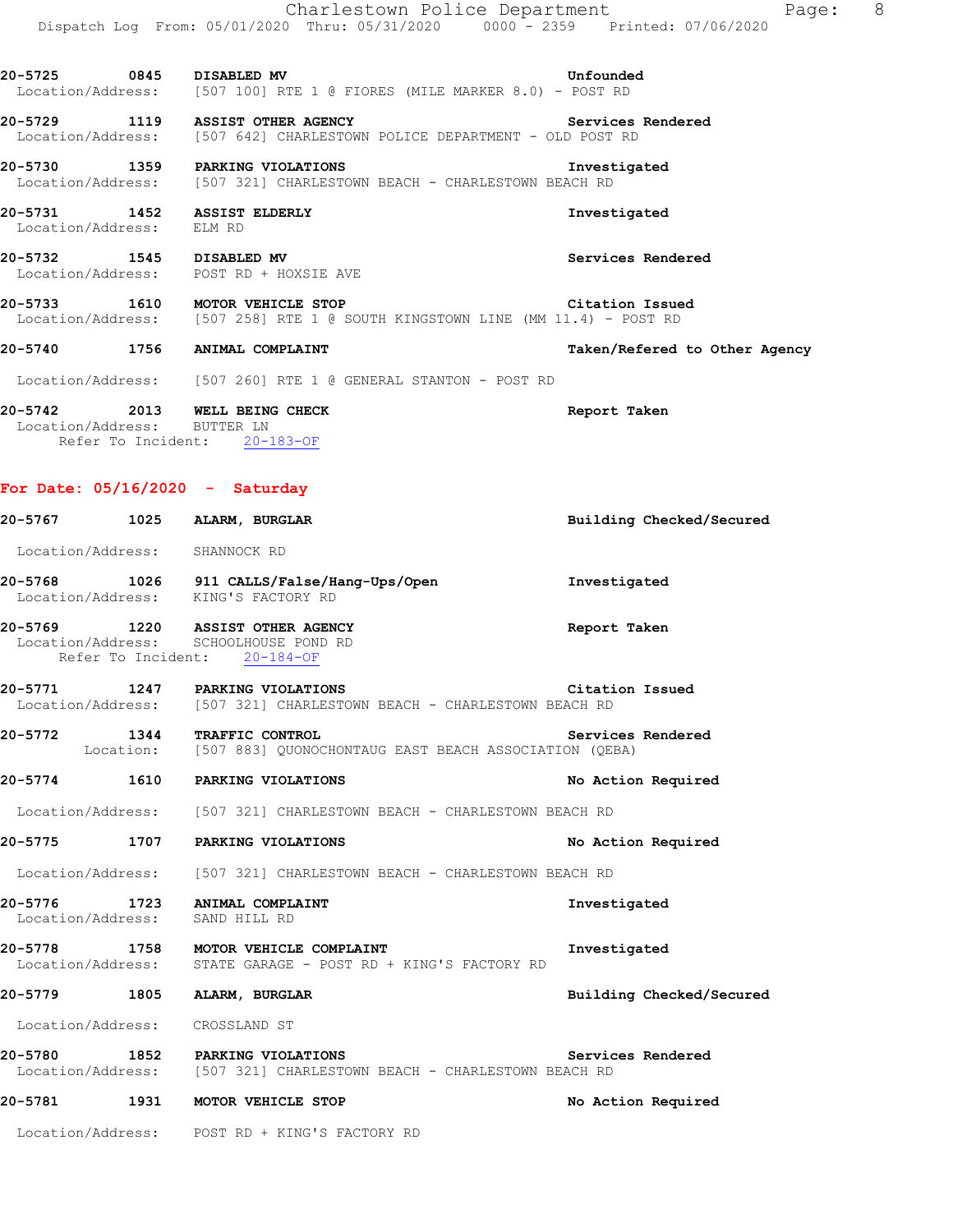| 20-5782                        | 2003                         | FOLLOW-UP INVESTIGATION | Report Taken |  |
|--------------------------------|------------------------------|-------------------------|--------------|--|
| Location/Address: SAND HILL RD |                              |                         |              |  |
|                                | Refer To Incident: 20-185-OF |                         |              |  |

**20-5784 2055 SUSPICIOUS ACTIVITY/VEHICLE Investigated**  Vicinity of: SCHOOL HOUSE POND - KING'S FACTORY RD

## **For Date: 05/17/2020 - Sunday**

- **20-5796 0138 SUSPICIOUS ACTIVITY/VEHICLE No Action Required**  Location/Address: OLD POST RD + PARK LN **20-5797 0235 MOTOR VEHICLE STOP Warning Issued**  Location/Address: POST RD + EAST BEACH RD **20-5799 0743 ASSIST OTHER POLICE DEPT Services Rendered**  Location/Address: COLUMBIA HEIGHTS OVAL
- **20-5805 1238 ALARM, BURGLAR False Alarm**  Location/Address: [507 783] LARLHAM LANDSCAPE CONSTRUCTION CO INC - OLD POST RD
- **20-5808 1529 PARKING VIOLATIONS Services Rendered**  Location/Address: [507 26] CHARLESTOWN BREACHWAY - CHARLESTOWN BEACH RD
- **20-5809 1536 PARKING VIOLATIONS Services Rendered**  Location/Address: [507 321] CHARLESTOWN BEACH - CHARLESTOWN BEACH RD
- **20-5815 1606 MOTOR VEHICLE STOP Warning Issued**  Location/Address: [507 909] MILE MARKER 5.2 - WEST BEACH RD
- **20-5816 1652 PARKING VIOLATIONS Services Rendered**  Location/Address: [507 321] CHARLESTOWN BEACH - CHARLESTOWN BEACH RD

#### **20-5818 1713 MOTOR VEHICLE STOP No Action Required**

Location/Address: [507 528] NARRAGANSETT INDIAN TRIBAL HEADQUARTERS-OLD - SOUTH COUNTY TRL

- **20-5819 1744 MOTOR VEHICLE STOP Warning Issued**  Location/Address: WORDEN'S POND RD + SHANNOCK RD
- **20-5820 2023 MOTOR VEHICLE STOP Warning Issued**  Location/Address: [507 357] K&S PIZZA - CAROLINA BACK RD
- **20-5822 2321 MOTOR VEHICLE STOP Warning Issued**  Location/Address: [507 260] RTE 1 @ GENERAL STANTON - POST RD

#### **For Date: 05/18/2020 - Monday**

| 20-5826                      | 0024 | MOTOR VEHICLE STOP                                                                      | No Action Required |
|------------------------------|------|-----------------------------------------------------------------------------------------|--------------------|
|                              |      | Vicinity of: MILE MARKER 8.8 - POST RD                                                  |                    |
| 20-5831                      | 0336 | POLICE INFORMATION                                                                      | No Action Required |
|                              |      | Location/Address: [507 642] CHARLESTOWN POLICE DEPARTMENT - OLD POST RD                 |                    |
| 20-5832                      | 0442 | <b>MOTOR VEHICLE STOP</b><br>Location/Address: [507 212] SURFSIDE MOTOR INN - NARROW LN | Warning Issued     |
| 20-5833<br>Location/Address: | 0554 | MOTOR VEHICLE STOP<br>$[507 258]$ RTE 1 @ SOUTH KINGSTOWN LINE (MM 11.4) - POST RD      | Warning Issued     |
| 20-5837                      | 1014 | MOTOR VEHICLE COMPLAINT<br>Vicinity of: POST RD + SOUTH COUNTY TRL                      | Could Not Locate   |
| 20–5839<br>Location/Address: | 1305 | COMPLAINT<br>GEORGE ST                                                                  | Investigated       |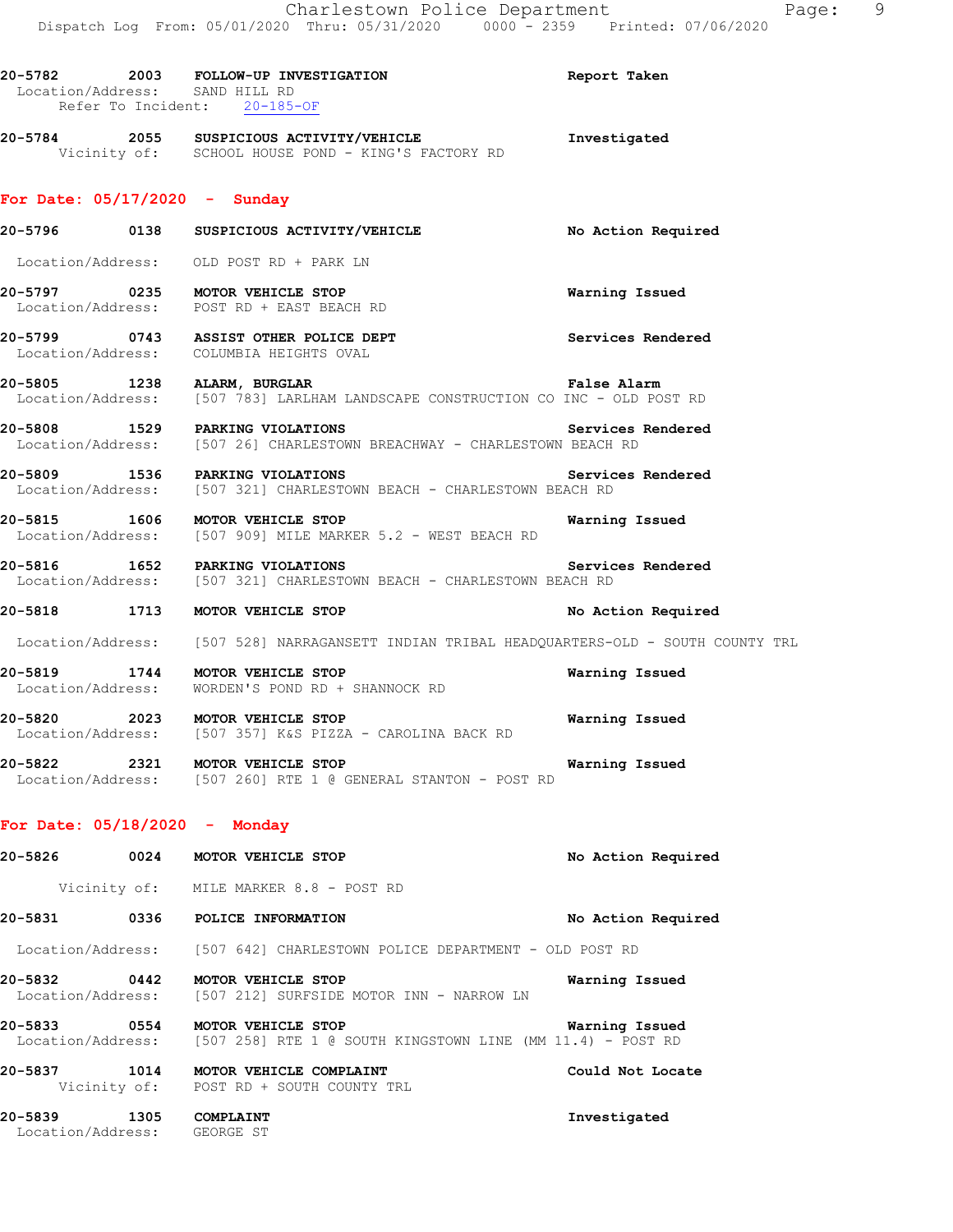20-5840 1325 DISABLED MV **No Action Required** 

|                                                 | Location/Address: POST RD + KING'S FACTORY RD                                                              |                          |
|-------------------------------------------------|------------------------------------------------------------------------------------------------------------|--------------------------|
| Location/Address: WILLOW RD                     | 20-5841 1328 SUSPICIOUS ACTIVITY/VEHICLE                                                                   | Services Rendered        |
| 20-5842 1519 LARCENY<br>Vicinity of: MOHAWK TRL | Refer To Incident: 20-186-OF                                                                               | Report Taken             |
| Refer To Incident: 20-187-OF                    | 20-5843 1604 DUMPING VIOLATIONS<br>Location/Address: GENERAL STANTON LN + POST RD                          | Investigated             |
| 20-5845 1854 DISABLED MV                        |                                                                                                            | No Action Required       |
|                                                 | Location/Address: [507 258] RTE 1 @ SOUTH KINGSTOWN LINE (MM 11.4) - POST RD                               |                          |
| Location/Address: GENERAL STANTON LN            | 20-5846 1858 FOLLOW-UP INVESTIGATION                                                                       | Unfounded                |
| Refer To Accident: 20-39-AC                     | 20-5850<br>Location/Address: [507 45] RIPPY'S LIQUOR MART - SOUTH COUNTY TRL                               | Report Taken             |
| For Date: $05/19/2020 -$ Tuesday                |                                                                                                            |                          |
|                                                 | 20-5867 0242 MOTOR VEHICLE STOP<br>Location/Address: SOUTH COUNTY TRL + SHANNOCK RD                        | Warning Issued           |
| 20-5869 0607 POLICE INFORMATION                 | Vicinity of: [507 337] SANCTUARY RD                                                                        | Services Rendered        |
| Refer To Incident: 20-188-OF                    | 20-5874 0915 POLICE INFORMATION<br>Location/Address: [507 642] CHARLESTOWN POLICE DEPARTMENT - OLD POST RD | Report Taken             |
|                                                 | 20-5875 0948 MOTOR VEHICLE STOP<br>Location/Address: POST RD + FALCONE LN                                  | Warning Issued           |
| 20-5876 1136 ALARM, BURGLAR                     |                                                                                                            | Building Checked/Secured |
| Location/Address: SHANNOCK RD                   |                                                                                                            |                          |
| 20-5877 1312 MOTOR VEHICLE STOP                 | Location/Address: [507 293] RTE 1A @ WESTERLY LINE - OLD POST RD                                           | Citation Issued          |
| 20-5878                                         | 1344 MOTOR VEHICLE STOP<br>Location/Address: POST RD + WEST WILLOW LN                                      | Warning Issued           |
| 20-5879 1352 MOTOR VEHICLE STOP                 | Location/Address: POST RD + MEADOW LN                                                                      | Warning Issued           |
| 20-5880                                         | 1532 PARKING VIOLATIONS<br>Location/Address: [507 26] CHARLESTOWN BREACHWAY - CHARLESTOWN BEACH RD         | Services Rendered        |
| 20-5881 1603 MOTOR VEHICLE STOP                 | Location/Address: [507 287] RTE 112 @ CHARLESTOWN ELEMENTARY SCHOOL - CAROLINA BACK RD                     | Warning Issued           |
| 20-5882                                         | 1614 SUSPICIOUS ACTIVITY/VEHICLE<br>Location/Address: [507 1] CHARLESTOWN TOWN HALL - SOUTH COUNTY TRL     | Investigated             |

**20-5884 1753 MOTOR VEHICLE STOP Citation Issued**  Location/Address: [507 266] RTE 1 @ WILLOWS - POST RD

**For Date: 05/20/2020 - Wednesday**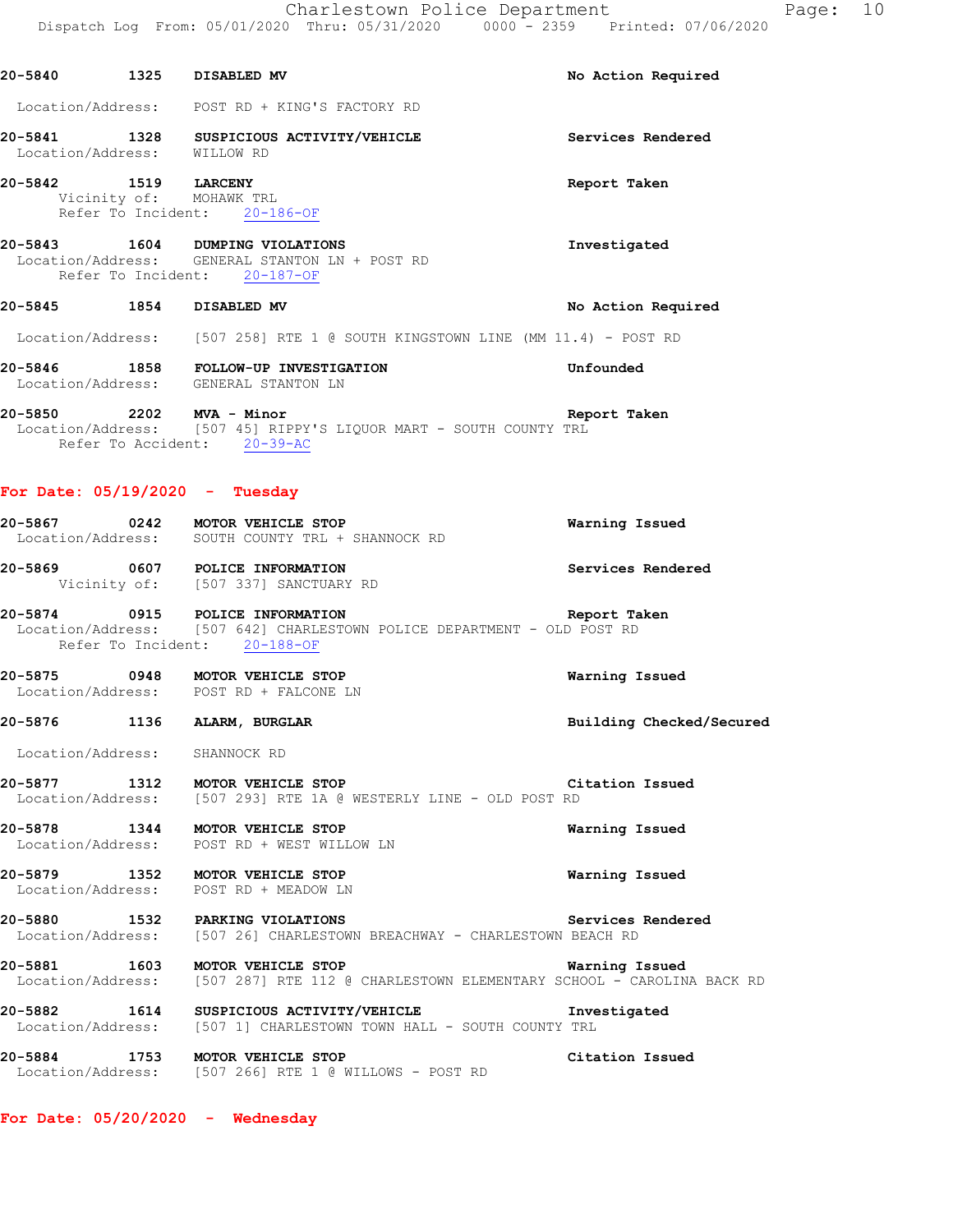|                                                                 | 20-5904 0937 MOTOR VEHICLE COMPLAINT<br>Location/Address: [507 261] RTE 1 @ STATE GARAGE (MILE MARKER 9.6) - POST RD                 | Investigated      |
|-----------------------------------------------------------------|--------------------------------------------------------------------------------------------------------------------------------------|-------------------|
| Location/Address: WEST BEACH RD                                 | 20-5906 1025 MOTOR VEHICLE STOP<br>Refer To Summons: 20-93-AR                                                                        | Arrest(s) Made    |
| 20-5907 1151 ESCORT<br>Location/Address: SOUTH NIANTIC DR       | Refer To Incident: 20-189-OF<br>Refer To Arrest: 20-90-AR                                                                            | Services Rendered |
|                                                                 | 20-5912 1801 MOTOR VEHICLE STOP<br>Location/Address: [507 266] RTE 1 @ WILLOWS - POST RD                                             | Warning Issued    |
|                                                                 | 20-5913 1904 MOTOR VEHICLE STOP<br>Location/Address: [507 914] MILE MARKER 6.8 - WILDFLOWER RD                                       | Warning Issued    |
|                                                                 | 20-5914 1912 MOTOR VEHICLE STOP<br>Location/Address: [507 266] RTE 1 @ WILLOWS - POST RD                                             | Citation Issued   |
|                                                                 | <b>20-5915 2014 MOTOR VEHICLE STOP MARKER 8.0)</b> Warning<br>Location/Address: [507 100] RTE 1 @ FIORES (MILE MARKER 8.0) - POST RD | Warning Issued    |
|                                                                 | 20-5916 2017 MOTOR VEHICLE STOP<br>Location/Address: POST RD + PROSSER TRL                                                           | Warning Issued    |
| 20-5917 2047 ALARM, FIRE<br>Location/Address: NINIGRET AVE      |                                                                                                                                      | Services Rendered |
| 20-5918 2154 VANDALISM<br>Location/Address: SHANNOCK RD         | Refer To Incident: 20-190-OF<br>Refer To Arrest: 20-94-AR                                                                            | Arrest(s) Made    |
|                                                                 | 20-5919 2245 POLICE TRANSPORT COLLER Services<br>Location/Address: [507 642] CHARLESTOWN POLICE DEPARTMENT - OLD POST RD             | Services Rendered |
| For Date: $05/21/2020$ - Thursday                               | 20-5920 0042 MOTOR VEHICLE STOP<br>Location/Address: [507 941] DRIVING RANGE - POST RD                                               | Warning Issued    |
| 20-5923                                                         | 0111 MOTOR VEHICLE STOP<br>Location/Address: [507 941] DRIVING RANGE - POST RD<br>Refer To Arrest: 20-95-AR                          | Arrest(s) Made    |
|                                                                 | 20-5925 0544 POLICE INFORMATION<br>Location/Address: [507 38] CHARLESTOWN POST OFFICE - OLD POST RD                                  | Services Rendered |
| 20-5926 0929 THREATS<br>Location/Address: DRIFTWOOD DR          | Refer To Incident: 20-191-OF                                                                                                         | Report Taken      |
| 20-5927 1237 SERVE SUMMONS<br>Location/Address: LAND HARBOR DR  |                                                                                                                                      | Services Rendered |
|                                                                 | 20-5928 1320 MOTOR VEHICLE STOP<br>Location/Address: [507 921] MILE MARKER 9.6 - CROSS MILLS RD                                      | Warning Issued    |
| 20-5929                                                         | 1329 MOTOR VEHICLE STOP<br>Location/Address: [507 914] MILE MARKER 6.8 - WILDFLOWER RD                                               | Citation Issued   |
| 20-5930 1448 OFFICER WANTED<br>Location/Address: DRIFTWOOD DR   |                                                                                                                                      | Peace Restored    |
| 20-5931 1452 ASSIST CITIZEN<br>Location/Address: SALT MEADOW PT |                                                                                                                                      | Services Rendered |
|                                                                 | 1603 DISTURBANCE/Music/Noise                                                                                                         | Peace Restored    |

Charlestown Police Department Fage: 11

Dispatch Log From: 05/01/2020 Thru: 05/31/2020 0000 - 2359 Printed: 07/06/2020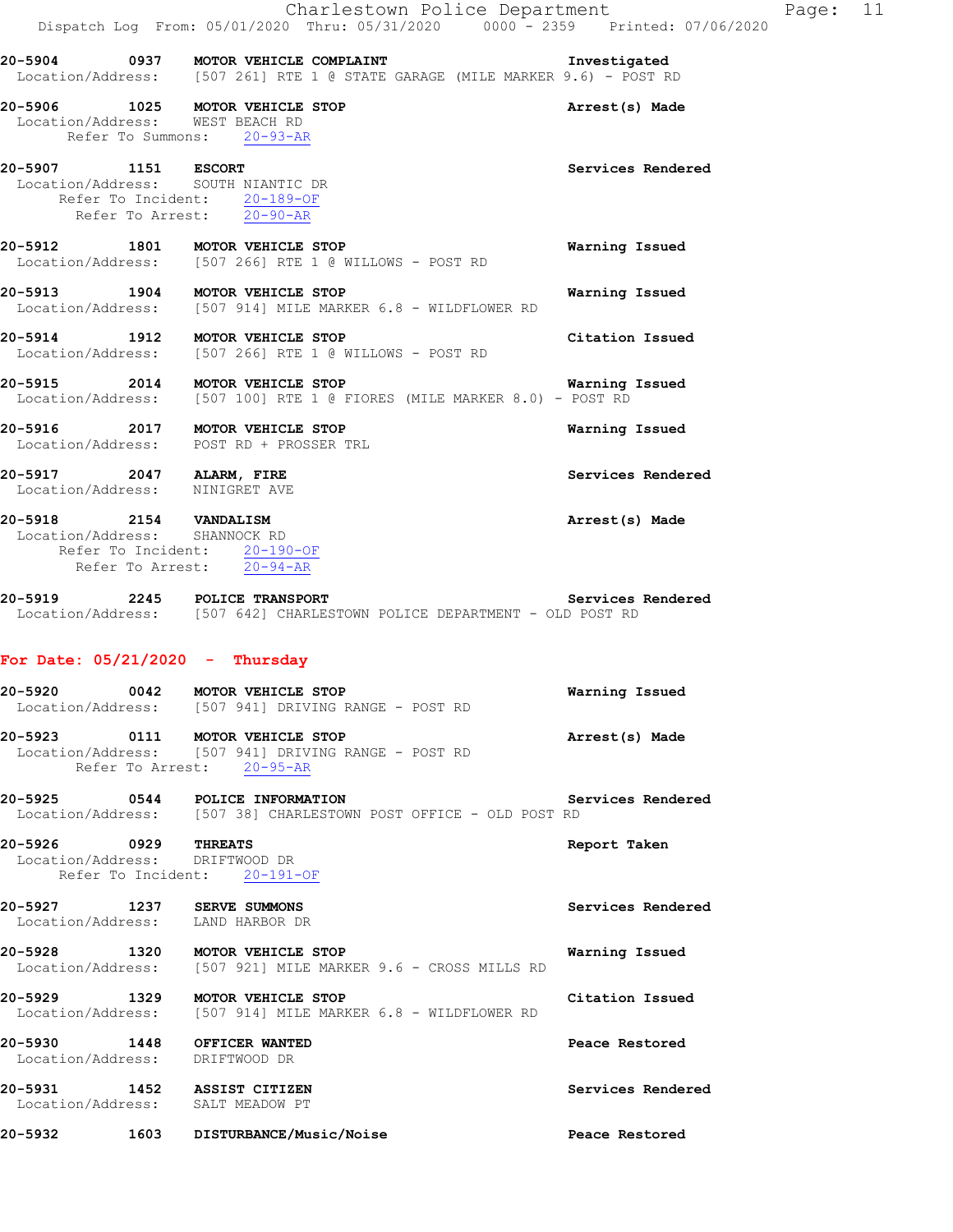|         |                             | Charlestown Police Department<br>Dispatch Log From: 05/01/2020 Thru: 05/31/2020 0000 - 2359 Printed: 07/06/2020          |                         | Page: 12 |  |
|---------|-----------------------------|--------------------------------------------------------------------------------------------------------------------------|-------------------------|----------|--|
|         |                             | Location/Address: SAND HILL RD                                                                                           |                         |          |  |
|         |                             | 20-5933 1623 MOTOR VEHICLE STOP<br>Location/Address: SOUTH COUNTY TRL + SAND PLAIN RD                                    | Warning Issued          |          |  |
|         |                             | 20-5938 1705 ROAD HAZARD/OBSTRUCTION<br>Location/Address: [507 607] RTE 1 @ BESTWAY - POST RD                            | Removed Hazard          |          |  |
|         |                             | 20-5939 1709 OFFICER WANTED<br>Location/Address: DRIFTWOOD DR<br>Refer To Arrest: 20-96-AR                               | Arrest(s) Made          |          |  |
|         |                             | 20-5940 2011 POLICE TRANSPORT COLLER Services<br>Location/Address: [507 642] CHARLESTOWN POLICE DEPARTMENT - OLD POST RD | Services Rendered       |          |  |
|         |                             | 20-5941 2054 OFFICER WANTED<br>Location/Address: BISCUIT CITY RD                                                         | Peace Restored          |          |  |
|         |                             | For Date: 05/22/2020 - Friday                                                                                            |                         |          |  |
|         |                             | 20-5949 0711 ALARM, BURGLAR<br>Location/Address: [507 208] HITCHING POST - POST RD                                       | False Alarm             |          |  |
|         |                             | 20-5951 0804 PARKING VIOLATIONS<br>Location/Address: CHARLESTOWN BEACH RD                                                | Citation Issued         |          |  |
|         |                             | 20-5952 0812 ANIMAL COMPLAINT<br>Location/Address: EAST BEACH RD + PEABODY RD                                            | Services Rendered       |          |  |
|         |                             | 20-5962 1053 PARKING VIOLATIONS<br>Location/Address: [507 321] CHARLESTOWN BEACH - CHARLESTOWN BEACH RD                  | Citation Issued         |          |  |
|         |                             | 20-5963 1148 ANIMAL COMPLAINT<br>Location/Address: BUCKEYE BROOK RD + BLUE RIDGE DR                                      | Services Rendered       |          |  |
|         |                             | 20-5968 1333 PARKING VIOLATIONS<br>Vicinity of: CHARLESTOWN BEACH RD                                                     | Services Rendered       |          |  |
|         |                             | 20-5969 1342 OFFICER WANTED<br>Location/Address: WEST BEACH RD + ASHAWAY COLONY LN                                       | Investigated            |          |  |
|         | 20-5970 1357 LARCENY        | Location/Address: OLD POST RD                                                                                            | Investigated            |          |  |
|         |                             | 20-5971 1402 PARKING VIOLATIONS<br>Location/Address: [507 26] CHARLESTOWN BREACHWAY - CHARLESTOWN BEACH RD               | Citation Issued         |          |  |
|         |                             | 20-5972 1529 PSYCHOLOGICAL EMERGENCY                                                                                     | Transported to Hospital |          |  |
|         | Location/Address: HOWARD DR |                                                                                                                          |                         |          |  |
|         |                             | 20-5973 1618 MOTOR VEHICLE COMPLAINT<br>Location/Address: POST RD + EAST BEACH RD                                        | Investigated            |          |  |
|         |                             | 20-5974 1620 MOTOR VEHICLE STOP<br>Location/Address: POST RD + SOUTH COUNTY TRL                                          | Warning Issued          |          |  |
|         |                             | 20-5975 1620 MOTOR VEHICLE COMPLAINT<br>Location/Address: POST RD + CASTLE ROCK DR                                       | Could Not Locate        |          |  |
|         |                             | 20-5976 1624 MOTOR VEHICLE COMPLAINT<br>Location/Address: [507 258] RTE 1 @ SOUTH KINGSTOWN LINE (MM 11.4) - POST RD     | Could Not Locate        |          |  |
|         |                             | 20-5978 1635 FOLLOW-UP INVESTIGATION<br>Location/Address: DRIFTWOOD DR                                                   | Investigated            |          |  |
|         |                             | 20-5979 1639 MOTOR VEHICLE STOP<br>Location/Address: [507 100] RTE 1 @ FIORES (MILE MARKER 8.0) - POST RD                | Warning Issued          |          |  |
| 20-5980 |                             | 1648 MOTOR VEHICLE STOP                                                                                                  | Warning Issued          |          |  |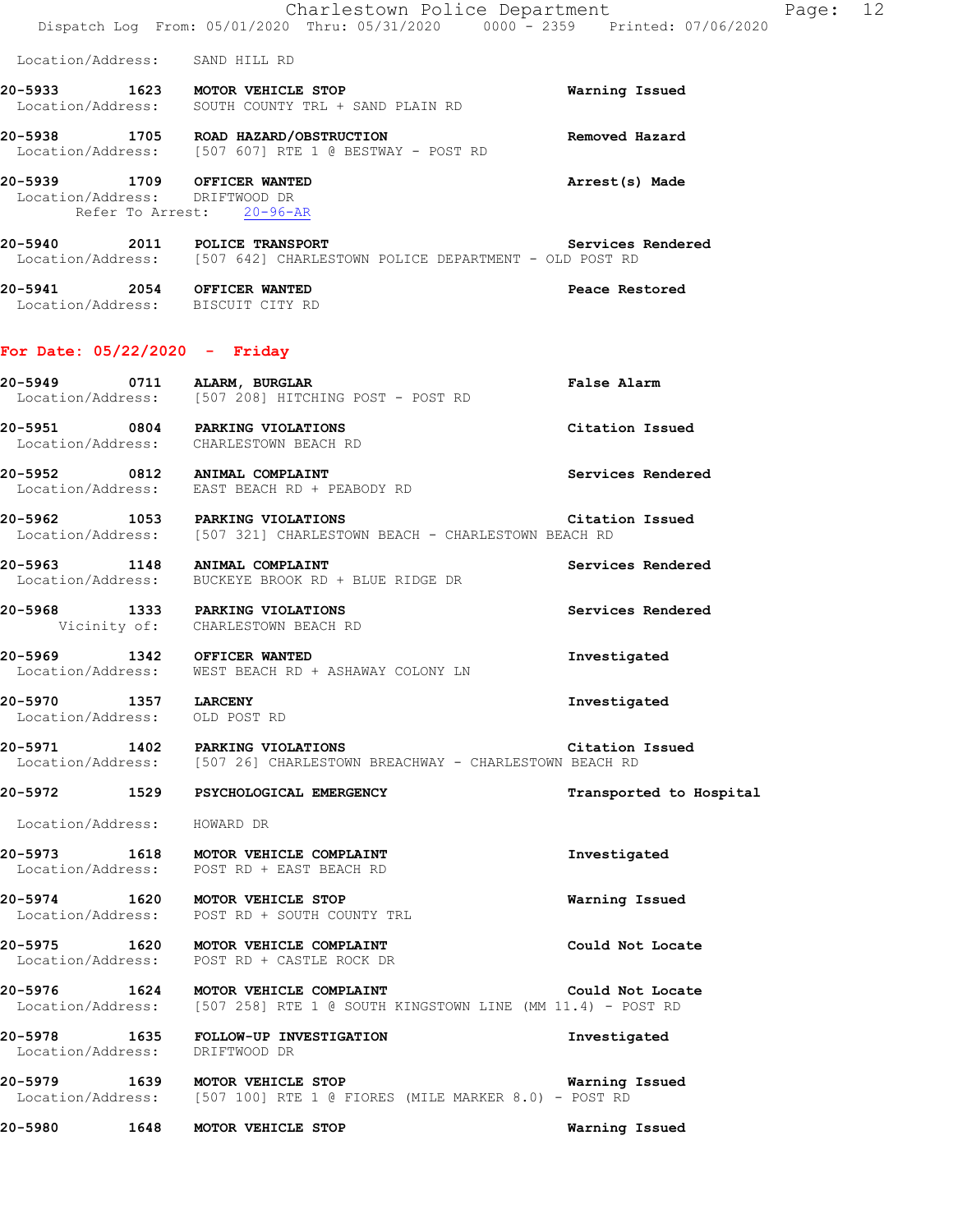|                                                          | 20-5993 2207 MOTOR VEHICLE STOP                                                                                                  | Citation Issued   |          |  |
|----------------------------------------------------------|----------------------------------------------------------------------------------------------------------------------------------|-------------------|----------|--|
|                                                          | 20-5992 2148 ALARM, BURGLAR<br>Location/Address: [507 411] OCTAGON MANOR - EAST BEACH RD                                         | False Alarm       |          |  |
|                                                          | 20-5991 2128 MOTOR VEHICLE STOP CONTROL Warning Issued<br>Location/Address: [507 100] RTE 1 @ FIORES (MILE MARKER 8.0) - POST RD |                   |          |  |
|                                                          | 20-5990 2019 PARKING VIOLATIONS<br>Location/Address: [507 321] CHARLESTOWN BEACH - CHARLESTOWN BEACH RD                          | Services Rendered |          |  |
|                                                          | 20-5989 1911 OFFICER WANTED<br>Location/Address: WEST BEACH RD                                                                   | Investigated      |          |  |
| 20-5988 1855 COMPLAINT<br>Location/Address: SAND HILL RD |                                                                                                                                  | Services Rendered |          |  |
|                                                          | 20-5985 1731 MOTOR VEHICLE STOP<br>Location/Address: PROSSER TRL + EAST QUAIL RUN                                                | Citation Issued   |          |  |
|                                                          | 20-5981 1701 PARKING VIOLATIONS<br>Location/Address: [507 31] BLUE SHUTTERS BEACH - EAST BEACH RD                                | Citation Issued   |          |  |
|                                                          | Location/Address: [507 261] RTE 1 @ STATE GARAGE (MILE MARKER 9.6) - POST RD                                                     |                   |          |  |
|                                                          | Charlestown Police Department<br>Dispatch Log From: 05/01/2020 Thru: 05/31/2020 0000 - 2359 Printed: 07/06/2020                  |                   | Page: 13 |  |

# **For Date: 05/23/2020 - Saturday**

Location/Address: POST RD + FALCONE LN

|  | 20-6000 0018 MOTOR VEHICLE STOP<br>Location/Address: [507 327] CHARLESTOWN BEACH TOWN PARKING LOT - CHARLESTOWN BEACH RD | Services Rendered        |
|--|--------------------------------------------------------------------------------------------------------------------------|--------------------------|
|  | 20-6001 0030 FIREWORKS/Possession/Use/Other Could Not Locate Location/Address: CEDAR SWAMP PATH + OLD RD                 |                          |
|  | 20-6011 0235 ASSIST OTHER TOWN DEPT<br>Location/Address: [507 20] NINIGRET PARK - PARK LN                                | <b>Services Rendered</b> |
|  | 20-6014 0311 MOTOR VEHICLE STOP WATNing<br>Location/Address: [507 100] RTE 1 @ FIORES (MILE MARKER 8.0) - POST RD        | Warning Issued           |
|  | 20-6021 0532 MOTOR VEHICLE STOP<br>Location/Address: [507 941] DRIVING RANGE - POST RD                                   | Citation Issued          |
|  | 20-6022 0551 MOTOR VEHICLE STOP<br>Location/Address: POST RD + GENERAL STANTON LN                                        | Warning Issued           |
|  | 20-6023 0621 MOTOR VEHICLE STOP<br>Location/Address: POST RD + PROSSER TRL                                               | Warning Issued           |
|  | 20-6024 0845 MOTOR VEHICLE STOP<br>Location/Address: POST RD + PROSSER TRL                                               | Warning Issued           |
|  | 20-6026 0909 MOTOR VEHICLE STOP<br>Vicinity of: [507 100] RTE 1 @ FIORES (MILE MARKER 8.0) - POST RD                     | <b>Warning Issued</b>    |
|  | 20-6028 0920 MOTOR VEHICLE STOP<br>Location/Address: POST RD + TAMANACO DR                                               | Warning Issued           |
|  | 20-6031 1115 ASSIST CITIZEN<br>Location/Address: SOUTH ARNOLDA RD<br>Refer To Incident: 20-192-OF                        | Report Taken             |
|  | 20-6030 1117 HIGHWAY SAFETY - TRAFFIC STOP<br>Location/Address: POST RD + SCHOOLHOUSE POND RD                            | Citation Issued          |
|  | 20-6032 1129 ANNOYING PHONE CALLS<br>Location/Address: SOUTH ARNOLDA RD<br>Refer To Incident: 20-193-OF                  | Report Taken             |

| 20-6033 | 1141 | HIGHWAY SAFETY - TRAFFIC STOP |  | Citation Issued |  |
|---------|------|-------------------------------|--|-----------------|--|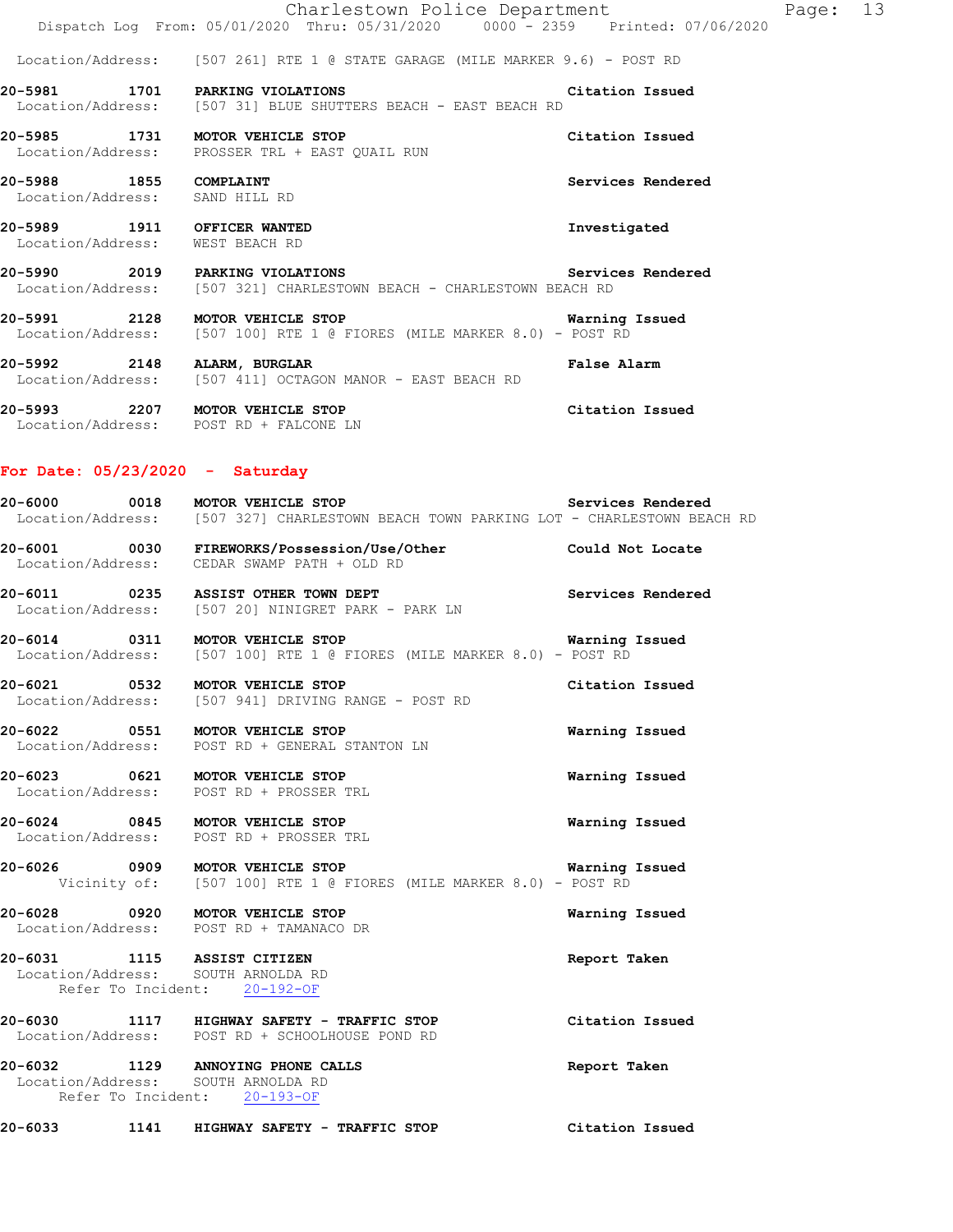|                                  | Charlestown Police Department<br>Dispatch Log From: 05/01/2020 Thru: 05/31/2020 0000 - 2359 Printed: 07/06/2020                            |                   |
|----------------------------------|--------------------------------------------------------------------------------------------------------------------------------------------|-------------------|
|                                  | Location/Address: POST RD + WEST BEACH RD                                                                                                  |                   |
|                                  | 20-6034 1300 HIGHWAY SAFETY - TRAFFIC STOP Citation Issued<br>Location/Address: POST RD + PROSSER TRL                                      |                   |
|                                  | 20-6035 1325 HIGHWAY SAFETY - TRAFFIC STOP<br>Location/Address: OLD POST RD + NARROW LN                                                    | Warning Issued    |
|                                  | 20-6036 1338 HIGHWAY SAFETY - TRAFFIC STOP<br>Location/Address: OLD POST RD + FALCONE LN                                                   | Citation Issued   |
| 20-6037 1604 PARKING VIOLATIONS  | Location/Address: [507 26] CHARLESTOWN BREACHWAY - CHARLESTOWN BEACH RD                                                                    | Citation Issued   |
|                                  | 20-6039 1617 MOTOR VEHICLE STOP<br>Location/Address: CHARLESTOWN BEACH RD + ALLEN'S COVE RD                                                | Warning Issued    |
|                                  | 20-6042 1701 MOTOR VEHICLE STOP<br>Location/Address: [507 260] RTE 1 @ GENERAL STANTON - POST RD                                           | Warning Issued    |
|                                  | 20-6046 1834 POLICE INFORMATION Services<br>Location/Address: [507 642] CHARLESTOWN POLICE DEPARTMENT - OLD POST RD                        | Services Rendered |
| 20-6047 1852 MOTOR VEHICLE STOP  | Location/Address: [507 266] RTE 1 @ WILLOWS - POST RD                                                                                      | Warning Issued    |
| 20-6048 1912 MOTOR VEHICLE STOP  | Location/Address: [507 266] RTE 1 @ WILLOWS - POST RD                                                                                      | Citation Issued   |
|                                  | 20-6049 1915 HIGHWAY SAFETY - TRAFFIC STOP <b>Warning Issued</b><br>Location/Address: [507 100] RTE 1 @ FIORES (MILE MARKER 8.0) - POST RD |                   |
|                                  | 20-6050 1934 HIGHWAY SAFETY - TRAFFIC STOP<br>Location/Address: [507 266] RTE 1 @ WILLOWS - POST RD                                        | Citation Issued   |
|                                  | 20-6051 2010 HIGHWAY SAFETY - TRAFFIC STOP<br>Location/Address: POST RD + WILDFLOWER RD                                                    | Warning Issued    |
|                                  | 20-6052     2025   HIGHWAY SAFETY - TRAFFIC STOP         No Action Required                                                                |                   |
|                                  | Location/Address: [507 269] RTE 1 @ DRIVING RANGE - POST RD                                                                                |                   |
|                                  | 20-6053 2038 HIGHWAY SAFETY - TRAFFIC STOP<br>Location/Address: POST RD + KING'S FACTORY RD                                                | Warning Issued    |
|                                  | 20-6054 2049 ASSIST OTHER TOWN DEPT<br>Location/Address: [507 31] BLUE SHUTTERS BEACH - EAST BEACH RD                                      | Services Rendered |
|                                  | 20-6055 2110 HIGHWAY SAFETY - TRAFFIC STOP Citation Issued<br>Location/Address: [507 45] RIPPY'S LIQUOR MART - SOUTH COUNTY TRL            |                   |
| 20-6056 2112 MOTOR VEHICLE STOP  | Location/Address: [507 304] RTE 1A @ CHARLESTOWN PACKAGE STORE - OLD POST RD                                                               | Warning Issued    |
| 20-6057 2115 ASSIST OTHER AGENCY | Location/Address: [507 327] CHARLESTOWN BEACH TOWN PARKING LOT - CHARLESTOWN BEACH RD                                                      | Services Rendered |
| 20-6059 2130 MOTOR VEHICLE STOP  | Location/Address: POST RD + TAMANACO DR                                                                                                    | Citation Issued   |
|                                  | 20-6060 2136 HIGHWAY SAFETY - TRAFFIC STOP<br>Location/Address: [507 266] RTE 1 @ WILLOWS - POST RD                                        | Citation Issued   |
|                                  | 20-6061 2155 HIGHWAY SAFETY - TRAFFIC STOP<br>Location/Address: POST RD + SCHOOLHOUSE POND RD                                              | Warning Issued    |
|                                  | 20-6062 2210 HIGHWAY SAFETY - TRAFFIC STOP<br>Location/Address: POST RD + KING'S FACTORY RD                                                | Warning Issued    |

**20-6063 2220 FIREWORKS/Possession/Use/Other Investigated** 

Location/Address: WOODLAND DR

Page: 14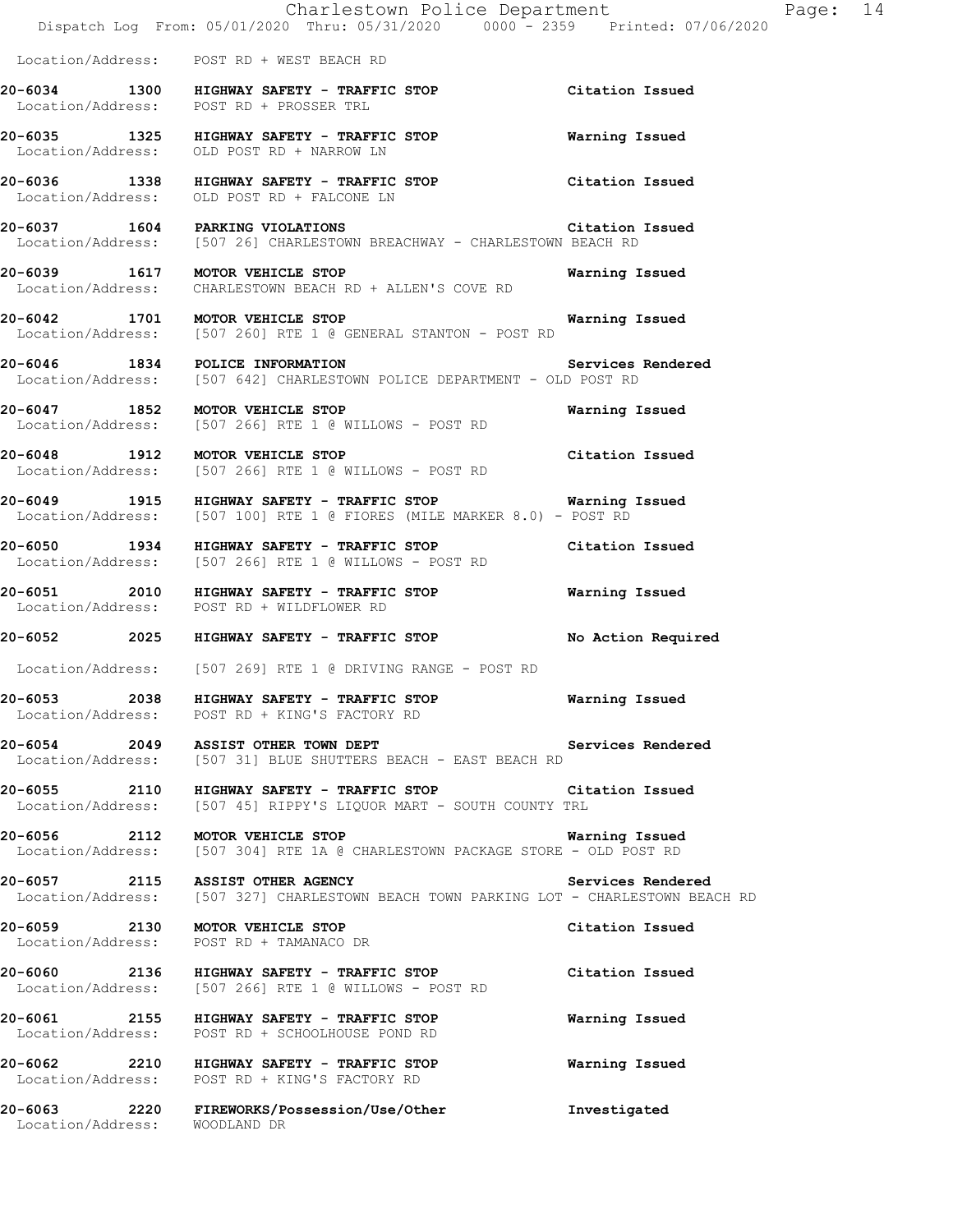**20-6064 2326 POLICE INFORMATION Report Taken**  Location/Address: [507 642] CHARLESTOWN POLICE DEPARTMENT - OLD POST RD Refer To Incident: 20-194-OF

**20-6065 2331 HIGHWAY SAFETY - TRAFFIC STOP Warning Issued**  Location/Address: POST RD + SCHOOLHOUSE POND RD

**20-6066 2356 MOTOR VEHICLE STOP Warning Issued**  Location/Address: [507 258] RTE 1 @ SOUTH KINGSTOWN LINE (MM 11.4) - POST RD

### **For Date: 05/24/2020 - Sunday**

- **20-6079 0239 SUSPICIOUS ACTIVITY/VEHICLE Investigated**  [507 26] CHARLESTOWN BREACHWAY - CHARLESTOWN BEACH RD **20-6087 0550 MOTOR VEHICLE STOP Warning Issued**  Location/Address: POST RD + BEND RD **20-6088 0606 MOTOR VEHICLE STOP Warning Issued**  Location/Address: POST RD + PROSSER TRL **20-6089 0731 MOTOR VEHICLE STOP Warning Issued**  Vicinity of: [507 269] RTE 1 @ DRIVING RANGE - POST RD **20-6090 0746 MOTOR VEHICLE STOP Citation Issued**  Location/Address: [507 275] RTE 1 @ WESTERLY LINE - POST RD
- **20-6091 0827 MOTOR VEHICLE STOP Warning Issued**  Location/Address: POST RD + BEND RD
- **20-6092 0931 MVA Minor Report Taken**  Location/Address: [507 36] CHARLESTOWN MINI-SUPER - OLD POST RD Refer To Accident: 20-40-AC
- **20-6093 0939 ANIMAL COMPLAINT Could Not Locate**  Vicinity of: ROSS HILL RD
- **20-6094 1002 MOTOR VEHICLE STOP Warning Issued**  Location/Address: [507 261] RTE 1 @ STATE GARAGE (MILE MARKER 9.6) - POST RD
- **20-6095 1013 MOTOR VEHICLE STOP Citation Issued** Vicinity of: [507 100] RTE 1 @ FIORES (MILE MARKER 8.0) POST RD [507 100] RTE 1 @ FIORES (MILE MARKER 8.0) - POST RD
- **20-6096 1037 MOTOR VEHICLE STOP Warning Issued**  Location/Address: POST RD + WEST BEACH RD
- **20-6097 1103 MOTOR VEHICLE STOP Warning Issued**  Location/Address: [507 269] RTE 1 @ DRIVING RANGE - POST RD
- **20-6098 1113 HIGHWAY SAFETY TRAFFIC STOP Warning Issued**  Location/Address: WEST BEACH RD
- **20-6101 1127 ROAD HAZARD/OBSTRUCTION Removed Hazard**  Location/Address: POST RD + MEADOW LN
- **20-6102 1153 HIGHWAY SAFETY TRAFFIC STOP Citation Issued**  Location/Address: POST RD + SCHOOLHOUSE POND RD
- **20-6104 1206 MOTOR VEHICLE STOP 1206 WAREL WAREL STOP WAREL WAREL WAREL WAREL** Location/Address:
- **20-6106 1318 ROAD HAZARD/OBSTRUCTION Taken/Refered to Other Agency**
- Location/Address: OLD POST RD TOWN DOCK RD
- **20-6107 1344 MOTOR VEHICLE STOP Warning Issued**<br>Vicinity of: [507 25] BURLINGAME MANAGEMENT AREA BUCKEYE BROOK RD [507 25] BURLINGAME - MANAGEMENT AREA - BUCKEYE BROOK RD
- **20-6108 1356 MOTOR VEHICLE STOP Warning Issued**  Vicinity of: SHUMANKANUC HILL RD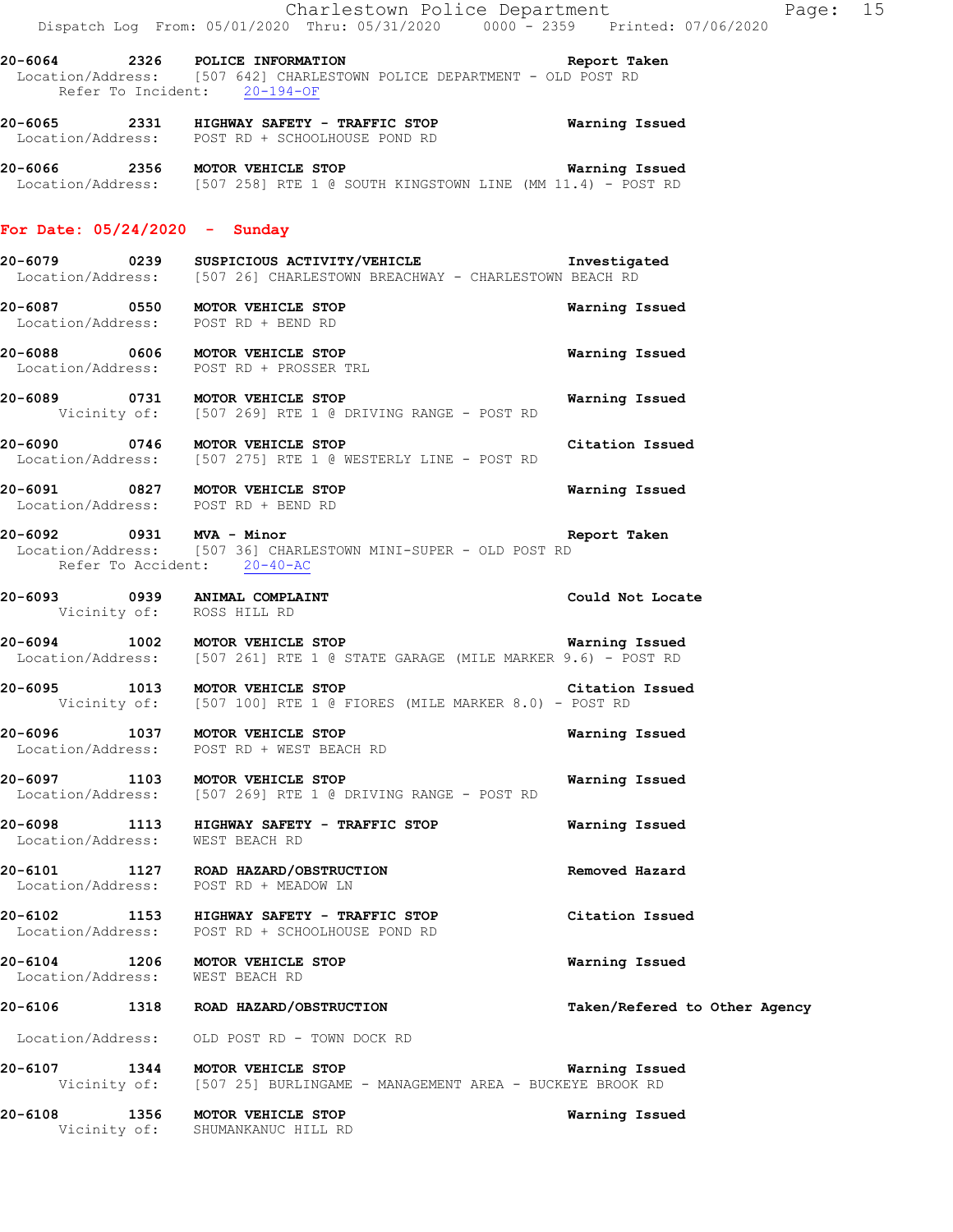**20-6109 1402 HIGHWAY SAFETY - TRAFFIC STOP Warning Issued**  Location/Address: POST RD + WARREN RD **20-6112 1542 PARKING VIOLATIONS Citation Issued Citation Issued Citation Issued Location/Address:** [507 26] CHARLESTOWN BREACHWAY - CHARLESTOWN BEACH RD [507 26] CHARLESTOWN BREACHWAY - CHARLESTOWN BEACH RD **20-6115 1559 OFFICER WANTED Investigated** 

 Location/Address: [507 31] BLUE SHUTTERS BEACH - EAST BEACH RD **20-6116 1716 MOTOR VEHICLE STOP Warning Issued**  Location/Address: S COUNTY TRL + CAROLINA BACK RD

**20-6118 1911 HIGHWAY SAFETY - TRAFFIC STOP Citation Issued**  Location/Address: POST RD + WILDFLOWER RD

**20-6119 1933 HIGHWAY SAFETY - TRAFFIC STOP Arrest(s) Made**  Location/Address: POST RD + LAKESIDE DR Refer To Summons: 20-97-AR

**20-6121 2007 HIGHWAY SAFETY - TRAFFIC STOP Warning Issued**  Location/Address: POST RD + LAKESIDE DR

**20-6122 2020 SUSPICIOUS ACTIVITY/VEHICLE Investigated**  Location/Address: [507 657] COUNTRY FOOD MART, LLC - SOUTH COUNTY TRL

**20-6123 2037 FIREWORKS/Possession/Use/Other Investigated**  Location/Address: SHANNOCK RD + OLD COACH RD

**20-6124 2100 HIGHWAY SAFETY - TRAFFIC STOP Citation Issued**  Location/Address: [507 607] RTE 1 @ BESTWAY - POST RD

**20-6125 2108 PARKING VIOLATIONS Citation Issued Citation Issued**<br>Location/Address: [507 327] CHARLESTOWN BEACH TOWN PARKING LOT - CHARLESTOWN B [507 327] CHARLESTOWN BEACH TOWN PARKING LOT - CHARLESTOWN BEACH RD

**20-6126 2113 HIGHWAY SAFETY - TRAFFIC STOP Arrest(s) Made**  Location/Address: [507 100] RTE 1 @ FIORES (MILE MARKER 8.0) - POST RD Refer To Summons: 20-98-AR

**20-6127 2115 ASSIST OTHER AGENCY Services Rendered**  Location/Address: [507 31] BLUE SHUTTERS BEACH - EAST BEACH RD

**20-6128 2202 SUSPICIOUS ACTIVITY/VEHICLE Investigated**  Location/Address: WEST BEACH RD

# **For Date: 05/25/2020 - Monday**

**20-6137 0032 MOTOR VEHICLE STOP Warning Issued**  [507 275] RTE 1 @ WESTERLY LINE - POST RD

**20-6141 0104 ALARM, BURGLAR Building Checked/Secured** 

Location/Address: KING TOM DR

**20-6142 0120 MOTOR VEHICLE STOP WATER SEPREMENT OF STAR WARES ISSUED**<br>Location/Address: [507 100] RTE 1 @ FIORES (MILE MARKER 8.0) - POST RD  $[507 100]$  RTE 1 @ FIORES (MILE MARKER 8.0) - POST RD

**20-6148 0446 MOTOR VEHICLE STOP Warning Issued**  Location/Address: [507 100] RTE 1 @ FIORES (MILE MARKER 8.0) - POST RD

**20-6149 0548 MOTOR VEHICLE STOP CITATION CHAMER OF COMMERCE - POST RD + OLD POS** Vicinity of: [507 18] CHARLESTOWN CHAMBER OF COMMERCE - POST RD + OLD POS [507 18] CHARLESTOWN CHAMBER OF COMMERCE - POST RD + OLD POST RD

**20-6150 0844 MOTOR VEHICLE STOP Warning Issued**  Vicinity of: CAROLINA BACK RD

**20-6152 1030 MOTOR VEHICLE STOP WARE WARE WERE ISSUED WARE WARE MENTAL REALTH** - OLD POST RD [507 302] RTE 1A @ SOUTH SHORE MENTAL HEALTH - OLD POST RD

**20-6154 1123 MOTOR VEHICLE STOP Warning Issued**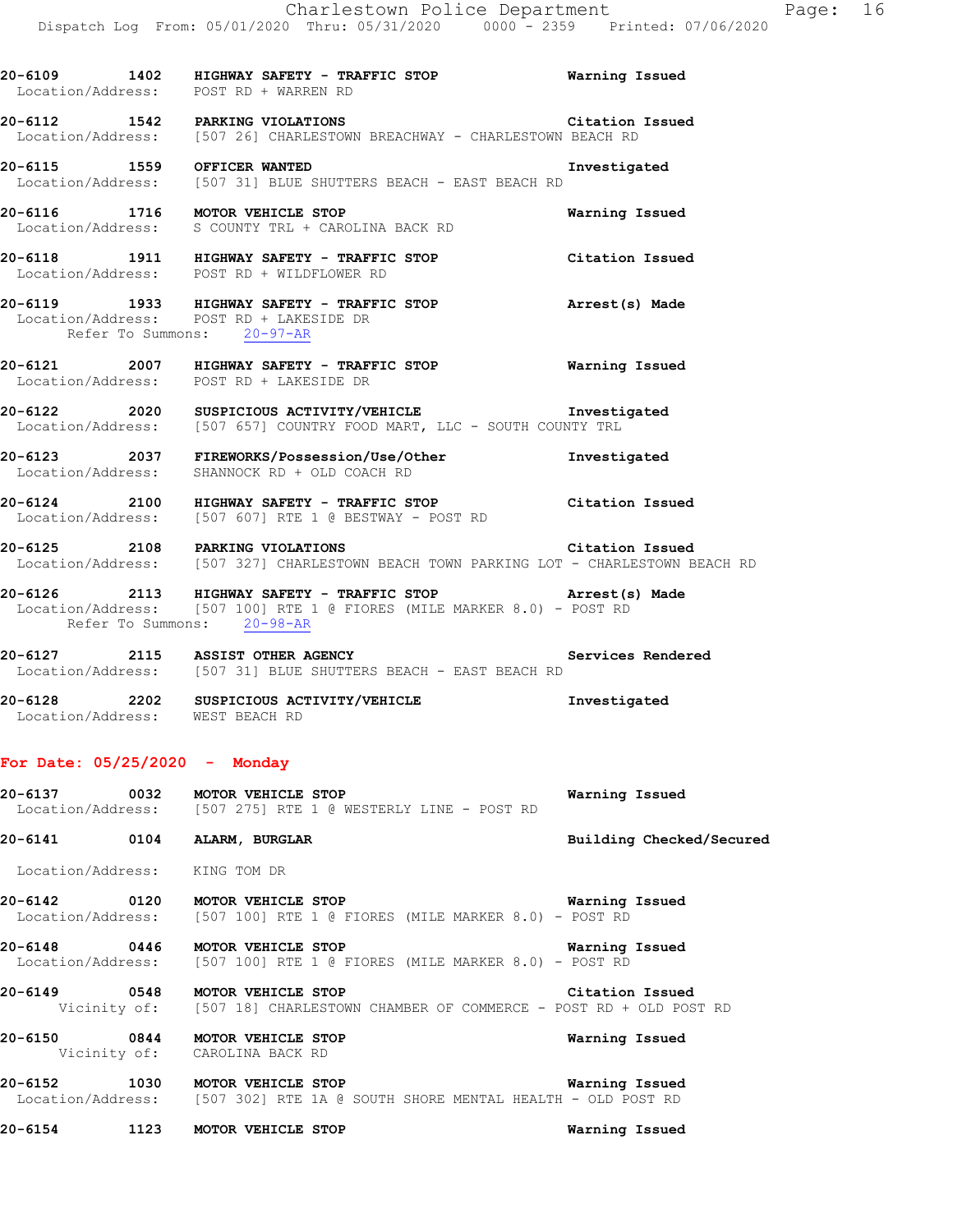|                                                                             | Charlestown Police Department<br>Dispatch Log From: 05/01/2020 Thru: 05/31/2020 0000 - 2359 Printed: 07/06/2020              | Page: 17           |
|-----------------------------------------------------------------------------|------------------------------------------------------------------------------------------------------------------------------|--------------------|
|                                                                             | Location/Address: POST RD + SCHOOLHOUSE POND RD                                                                              |                    |
| 20-6155 1129 MOTOR VEHICLE STOP<br>Location/Address: POST RD + NARROW LN    |                                                                                                                              | Warning Issued     |
|                                                                             | 20-6156 1133 MOTOR VEHICLE STOP<br>Location/Address: POST RD + SCHOOLHOUSE POND RD                                           | Warning Issued     |
| 20-6157 1418 ESCORT<br>Location/Address: JACOB PERRY DR                     |                                                                                                                              | Services Rendered  |
| 20-6158 1440 ANIMAL COMPLAINT                                               |                                                                                                                              | No Action Required |
| Location/Address: JONATHAN DR                                               |                                                                                                                              |                    |
| 20-6160 1459 PARKING VIOLATIONS                                             | Location/Address: [507 26] CHARLESTOWN BREACHWAY - CHARLESTOWN BEACH RD                                                      | Citation Issued    |
| 20-6162 1544 MOTOR VEHICLE STOP                                             | Location/Address: [507 909] MILE MARKER 5.2 - WEST BEACH RD                                                                  | Citation Issued    |
| 20-6163 1554 MOTOR VEHICLE STOP<br>Location/Address: POST RD + ROSS HILL RD |                                                                                                                              | Citation Issued    |
|                                                                             | 20-6164 1612 MOTOR VEHICLE STOP<br>Location/Address: [507 261] RTE 1 @ STATE GARAGE (MILE MARKER 9.6) - POST RD              | Citation Issued    |
| 20-6165 1616 MOTOR VEHICLE STOP                                             | Location/Address: POST RD + TAMANACO DR                                                                                      | Warning Issued     |
|                                                                             | 20-6166 1621 MOTOR VEHICLE STOP<br>Location/Address: [507 100] RTE 1 @ FIORES (MILE MARKER 8.0) - POST RD                    | Warning Issued     |
|                                                                             | 20-6167 1623 MOTOR VEHICLE STOP<br>Location/Address: [507 914] MILE MARKER 6.8 - WILDFLOWER RD                               | Warning Issued     |
| 20-6168 1638 TRAFFIC CONTROL                                                |                                                                                                                              | No Action Required |
|                                                                             | Location/Address: [507 260] RTE 1 @ GENERAL STANTON - POST RD                                                                |                    |
| 20-6169 1707 MOTOR VEHICLE STOP                                             | Location/Address: POST RD + SOUTH COUNTY TRL                                                                                 | Warning Issued     |
| 20-6172 1956 VANDALISM<br>Refer To Incident: 20-195-OF                      | Location/Address: [507 39] CHARLESTOWN SENIOR CENTER - PARK LN                                                               | Report Taken       |
| Location/Address: COLONY RD                                                 | 20-6173 2030 FOLLOW-UP INVESTIGATION                                                                                         | Investigated       |
| Location/Address: NORTH CASTLE WAY                                          | 20-6174 2039 FIREWORKS/Possession/Use/Other Unfounded                                                                        |                    |
|                                                                             | 20-6175 2303 ASSIST OTHER TOWN DEPT Services Rendered<br>Location/Address: [507 31] BLUE SHUTTERS BEACH - EAST BEACH RD      |                    |
|                                                                             | 20-6176 2309 ASSIST OTHER TOWN DEPT<br>Location/Address: [507 327] CHARLESTOWN BEACH TOWN PARKING LOT - CHARLESTOWN BEACH RD | Services Rendered  |
| For Date: $05/26/2020 - Tuesday$                                            |                                                                                                                              |                    |
|                                                                             | 20-6182 0157 MOTOR VEHICLE STOP<br>Location/Address: [507 100] RTE 1 @ FIORES (MILE MARKER 8.0) - POST RD                    | Warning Issued     |
| 20-6184 0413 MOTOR VEHICLE STOP                                             | Location/Address: [507 269] RTE 1 @ DRIVING RANGE - POST RD                                                                  | Warning Issued     |

**20-6185 0458 MOTOR VEHICLE STOP Warning Issued**  Location/Address: [507 261] RTE 1 @ STATE GARAGE (MILE MARKER 9.6) - POST RD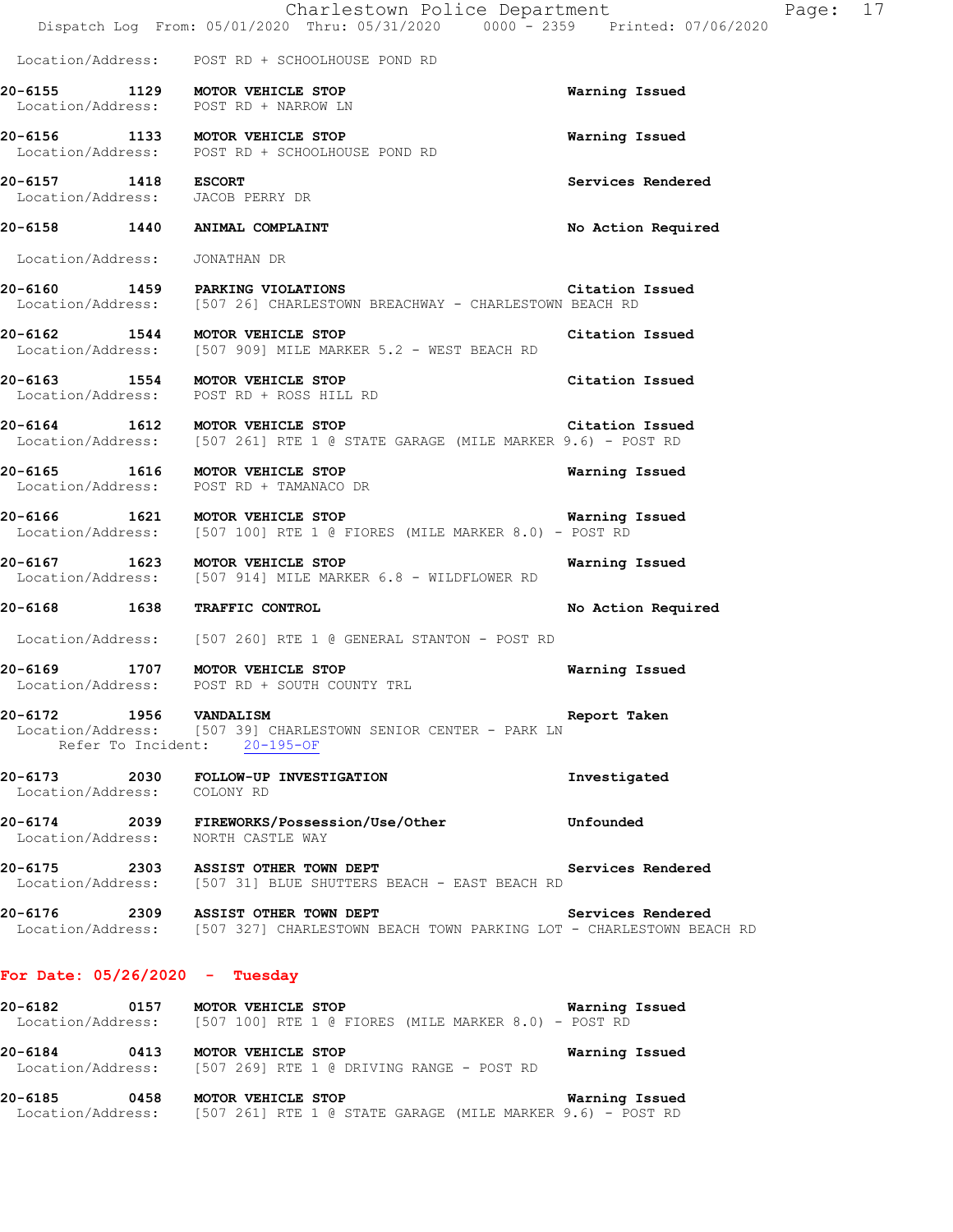|                                                                                                   | Charlestown Police Department<br>Dispatch Log From: 05/01/2020 Thru: 05/31/2020 0000 - 2359 Printed: 07/06/2020                             |                         |
|---------------------------------------------------------------------------------------------------|---------------------------------------------------------------------------------------------------------------------------------------------|-------------------------|
|                                                                                                   | 20-6186 0506 MOTOR VEHICLE STOP<br>Location/Address: POST RD + SCHOOLHOUSE POND RD                                                          | <b>Warning Issued</b>   |
|                                                                                                   | 20-6187 0623 ASSIST OTHER AGENCY Services Rendered<br>Location/Address: [507 327] CHARLESTOWN BEACH TOWN PARKING LOT - CHARLESTOWN BEACH RD |                         |
|                                                                                                   | 20-6188 0749 MOTOR VEHICLE STOP<br>Location/Address: POST RD + SCHOOLHOUSE POND RD                                                          | Warning Issued          |
|                                                                                                   | 20-6189 0807 MOTOR VEHICLE STOP<br>Location/Address: KING'S FACTORY RD + INDIAN CEDAR DR                                                    | Warning Issued          |
| 20-6192 1047 DISABLED MV                                                                          | Location/Address: POST RD + SOUTH COUNTY TRL                                                                                                | Services Rendered       |
|                                                                                                   | 20-6194 1107 PSYCHOLOGICAL EMERGENCY                                                                                                        | Transported to Hospital |
| Location/Address: ARBUTUS TRL                                                                     |                                                                                                                                             |                         |
|                                                                                                   | 20-6198 1345 FOLLOW-UP INVESTIGATION<br>Location/Address: LAURI DR                                                                          | Services Rendered       |
| Refer To Incident: 20-196-OF                                                                      | 20-6199 1429 LOST/STOLEN LICENSE PLATES<br>Location/Address: SANCTUARY RD                                                                   | Report Taken            |
| 20-6201 1534 POLICE INFORMATION<br>Location/Address: WILLOW RD                                    |                                                                                                                                             | Report Taken            |
| 20-6202 1545 PARKING VIOLATIONS                                                                   | Location/Address: [507 26] CHARLESTOWN BREACHWAY - CHARLESTOWN BEACH RD                                                                     | Citation Issued         |
|                                                                                                   | 20-6210 1720 MOTOR VEHICLE STOP<br>Location/Address: POST RD + KING'S FACTORY RD                                                            | Warning Issued          |
| 20-6212 1800 OFFICER WANTED<br>Location/Address: SOUTH COUNTY TRL<br>Refer To Incident: 20-198-OF |                                                                                                                                             | Report Taken            |
|                                                                                                   | 20-6213 1942 PARKING VIOLATIONS Services<br>Location/Address: [507 26] CHARLESTOWN BREACHWAY - CHARLESTOWN BEACH RD                         | Services Rendered       |
| 20-6214 2039 MOTOR VEHICLE STOP                                                                   | Location/Address: [507 260] RTE 1 @ GENERAL STANTON - POST RD                                                                               | Citation Issued         |
| For Date: 05/27/2020 - Wednesday                                                                  |                                                                                                                                             |                         |
|                                                                                                   | Location/Address: [507 327] CHARLESTOWN BEACH TOWN PARKING LOT - CHARLESTOWN BEACH RD                                                       | Services Rendered       |
|                                                                                                   | 20-6216  0125  ASSIST OTHER TOWN DEPT<br>Location/Address: [507 31] BLUE SHUTTERS BEACH - EAST BEACH RD                                     | Services Rendered       |
| 20-6225 0632 MOTOR VEHICLE STOP<br>Location/Address: POST RD + FALCONE LN                         |                                                                                                                                             | Warning Issued          |
|                                                                                                   | 20-6235 2056 ASSIST OTHER TOWN DEPT<br>Location/Address: [507 327] CHARLESTOWN BEACH TOWN PARKING LOT - CHARLESTOWN BEACH RD                | Services Rendered       |
| Location/Address: SANCTUARY RD                                                                    | 20-6236 2221 DISTURBANCE/Music/Noise                                                                                                        | Investigated            |
| 20-6237 2315 ANIMAL COMPLAINT<br>Location/Address: COUNTRY DR                                     |                                                                                                                                             | Services Rendered       |
| For Date: $05/28/2020 -$ Thursday                                                                 |                                                                                                                                             |                         |
| 20-6243                                                                                           | 0152 ASSIST OTHER TOWN DEPT                                                                                                                 | Services Rendered       |

Location/Address: [507 31] BLUE SHUTTERS BEACH - EAST BEACH RD

Page: 18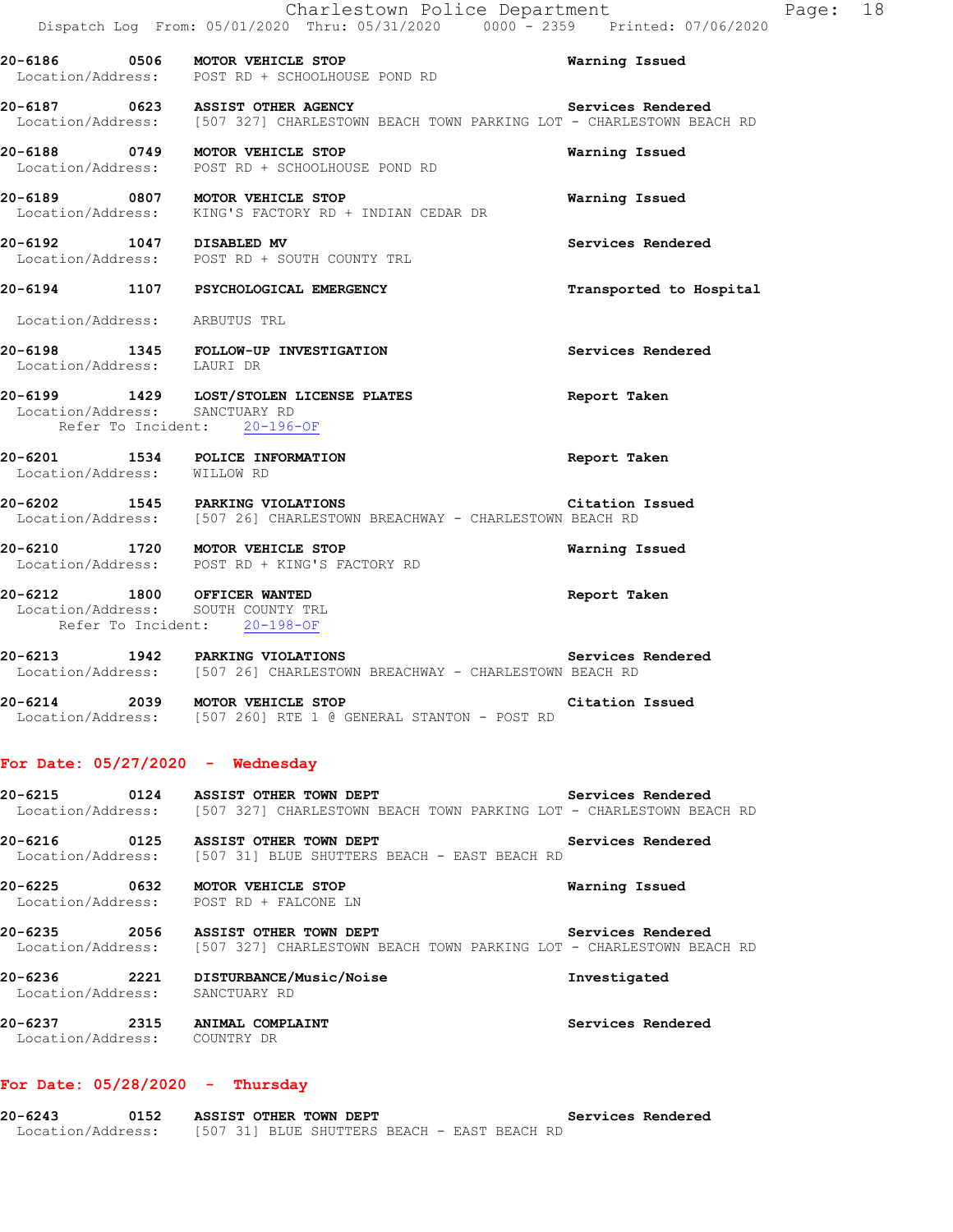|                                                             | 20-6255 0855 MOTOR VEHICLE STOP<br>Location/Address: POST RD + PROSSER TRL                                                        | Warning Issued          |
|-------------------------------------------------------------|-----------------------------------------------------------------------------------------------------------------------------------|-------------------------|
| 20-6256 1124 FIRE, OTHER                                    | Location/Address: [507 201] KENYON INDUSTRIES - SHERMAN AVE                                                                       | Extinquished            |
| 20-6257 1128 LARCENY<br>Location/Address: SCAPA FLOW RD     | Refer To Incident: 20-199-OF                                                                                                      | Report Taken            |
|                                                             | 20-6258 1418 SUSPICIOUS ACTIVITY/VEHICLE<br>Location/Address: STILL WATER RD                                                      | Investigated            |
|                                                             | 20-6259 1453 SUSPICIOUS ACTIVITY/VEHICLE<br>Location/Address: KING'S FACTORY RD                                                   | Investigated            |
| Location/Address: LOU AVE                                   | 20-6260 1506 ANIMAL COMPLAINT                                                                                                     | Investigated            |
|                                                             | 20-6261 1536 911 CALLS/False/Hang-Ups/Open<br>Location/Address: PECKHAM HOLLOW RD                                                 | Investigated            |
| 20-6262 1555 LARCENY<br>Location/Address: SAND HILL RD      | Refer To Incident: 20-201-OF                                                                                                      | Report Taken            |
|                                                             | 20-6264 1805 SUSPICIOUS ACTIVITY/VEHICLE<br>Location/Address: [507 62] OCEAN VIEW MOTEL - POST RD<br>Refer To Incident: 20-202-OF | Report Taken            |
| 20-6265 1809 COMPLAINT<br>Location/Address: TANNER CT       | Refer To Incident: 20-203-OF                                                                                                      | Report Taken            |
|                                                             | 20-6266 1823 MOTOR VEHICLE STOP                                                                                                   | No Action Required      |
|                                                             | Location/Address: POST RD + WILDFLOWER RD                                                                                         |                         |
|                                                             | 20-6267 1929 PARKING VIOLATIONS Citation<br>Location/Address: [507 26] CHARLESTOWN BREACHWAY - CHARLESTOWN BEACH RD               | Citation Issued         |
| Location/Address: TURTLE TRL                                | 20-6268 2007 FOLLOW-UP INVESTIGATION                                                                                              | Investigated            |
|                                                             | 20-6269 2032 MOTOR VEHICLE STOP<br>Location/Address: [507 607] RTE 1 @ BESTWAY - POST RD                                          | Warning Issued          |
| For Date: $05/29/2020 -$ Friday                             |                                                                                                                                   |                         |
|                                                             | 20-6270 0126 ASSIST OTHER TOWN DEPT<br>Location/Address: [507 31] BLUE SHUTTERS BEACH - EAST BEACH RD                             | Services Rendered       |
|                                                             | 20-6275 0133 ASSIST OTHER TOWN DEPT<br>Location/Address: [507 327] CHARLESTOWN BEACH TOWN PARKING LOT - CHARLESTOWN BEACH RD      | Services Rendered       |
|                                                             | 20-6281 0152 SUSPICIOUS ACTIVITY/VEHICLE<br>Location/Address: [507 876] RICAN - ALTON CAROLINA RD                                 | Investigated            |
|                                                             | 20-6286 1031 ASSIST OTHER AGENCY                                                                                                  | Transported to Hospital |
|                                                             | Location/Address: [507 859] GROUP HOME (BY SAND PLAIN ROAD) - SOUTH COUNTY TRL                                                    |                         |
| 20-6287 1148 ASSIST ELDERLY<br>Location/Address: WIITALA DR |                                                                                                                                   | Services Rendered       |
| 20-6291 1707 VANDALISM                                      | Location/Address: COLUMBIA HEIGHTS RD                                                                                             | Investigated            |

Refer To Incident: 20-204-OF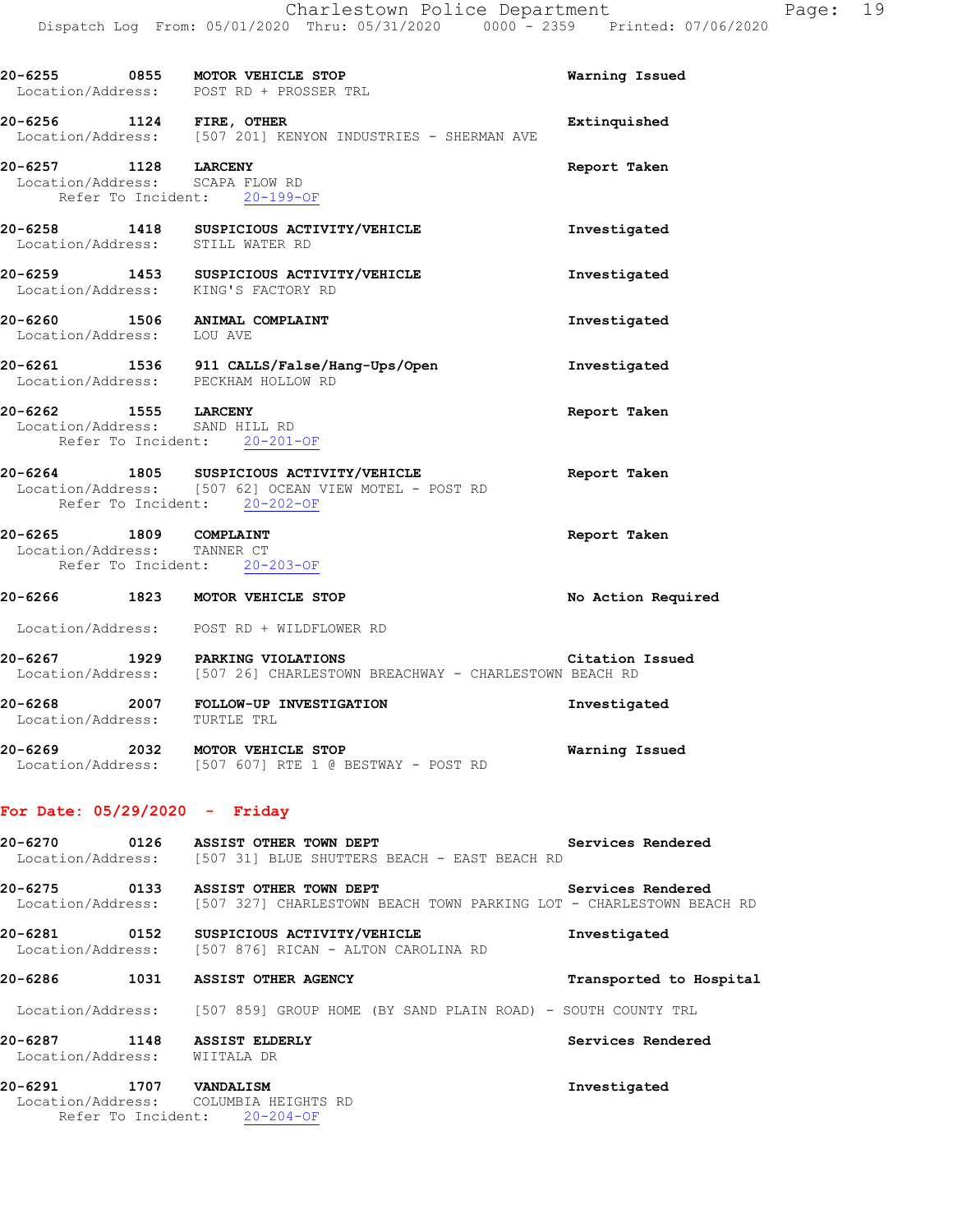|                        |                   | Charlestown Police Department                                                                                                             |                |                          |
|------------------------|-------------------|-------------------------------------------------------------------------------------------------------------------------------------------|----------------|--------------------------|
|                        |                   | Dispatch Log From: 05/01/2020 Thru: 05/31/2020 0000 - 2359 Printed: 07/06/2020                                                            |                |                          |
|                        |                   | 20-6292 1710 PARKING VIOLATIONS Citation<br>Location/Address: [507 26] CHARLESTOWN BREACHWAY - CHARLESTOWN BEACH RD<br>Citation Issued    |                |                          |
|                        |                   | 20-6294 1826 WELL BEING CHECK<br>Location/Address: CAROLINA BACK RD                                                                       | Investigated   |                          |
|                        |                   | 20-6295 1900 EMBEZZELMENT/FRAUD/FORGERY The Report Taken<br>Location/Address: SAND HILL RD<br>Refer To Incident: 20-205-OF                |                |                          |
|                        |                   | 20-6296 1902 ALARM, BURGLAR                                                                                                               |                | Building Checked/Secured |
|                        |                   | Location/Address: WEST END RD                                                                                                             |                |                          |
|                        |                   | Refer To Incident: 20-216-OF                                                                                                              |                | Services Rendered        |
|                        |                   | 20-6299 1948 MOTOR VEHICLE STOP                                                                                                           |                | No Action Required       |
|                        |                   | Location/Address: CAROLINA BACK RD + ALTON CAROLINA RD                                                                                    |                |                          |
|                        |                   | 20-6301 2014 DISTURBANCE/Music/Noise Services Rendered<br>Location/Address: SAND HILL RD                                                  |                |                          |
|                        |                   | 20-6302 2305 ASSIST OTHER TOWN DEPT<br>Location/Address: [507 49] CHARLESTOWN TOWN BEACH - CHARLESTOWN BEACH RD                           |                |                          |
|                        |                   | 20-6303 2325 ASSIST OTHER AGENCY<br>Location/Address: CAROLINA BACK RD                                                                    | Investigated   |                          |
|                        |                   | For Date: $05/30/2020 - Saturday$                                                                                                         |                |                          |
|                        |                   | 20-6304 0000 ASSIST OTHER TOWN DEPT Services Rendered<br>Location/Address: [507 31] BLUE SHUTTERS BEACH - EAST BEACH RD                   |                |                          |
|                        |                   | 20-6305 0005 MOTOR VEHICLE STOP<br>Location/Address: POST RD + SCHOOLHOUSE POND RD                                                        | Warning Issued |                          |
|                        |                   | 20-6307 0018 MOTOR VEHICLE STOP<br>Location/Address: [507 261] RTE 1 @ STATE GARAGE (MILE MARKER 9.6) - POST RD                           | Warning Issued |                          |
|                        |                   | 20-6309 0039 SUSPICIOUS ACTIVITY/VEHICLE<br>Location/Address: [507 875] NINIGRET PARK - DOG PARK - PARK LN                                | Investigated   |                          |
|                        |                   |                                                                                                                                           |                | No Action Required       |
|                        |                   | Location/Address: [507 28] SIMPLE PEASURES - SOUTH COUNTY TRL                                                                             |                |                          |
|                        | Location/Address: | 20-6312 0106 MOTOR VEHICLE STOP<br>SOUTH COUNTY TRL + NARROW LN                                                                           | Warning Issued |                          |
|                        |                   | 20-6317 0356 SUSPICIOUS ACTIVITY/VEHICLE<br>Location/Address: [507 28] SIMPLE PEASURES - SOUTH COUNTY TRL                                 | Investigated   |                          |
| 20-6319 0604 COMPLAINT |                   | Location/Address: [507 338] SCHOOLHOUSE POND - KING'S FACTORY RD                                                                          |                | Services Rendered        |
|                        |                   | 20-6320 0757 PARKING VIOLATIONS<br>Location/Address: [507 26] CHARLESTOWN BREACHWAY - CHARLESTOWN BEACH RD                                | Investigated   |                          |
| 20-6321 1037 ASSAULT   |                   | Location/Address: [507 222] SEAVIEW MOTOR COURT - OLD POST RD<br>Refer To Incident: 20-206-OF<br>Refer To Incident: $\overline{20-99-OF}$ | Investigated   |                          |
|                        |                   | 20-6322 1124 OFFICER WANTED<br>Location/Address: [507 222] SEAVIEW MOTOR COURT - OLD POST RD                                              |                | Services Rendered        |

Refer To Incident: 20-206-OF

Page: 20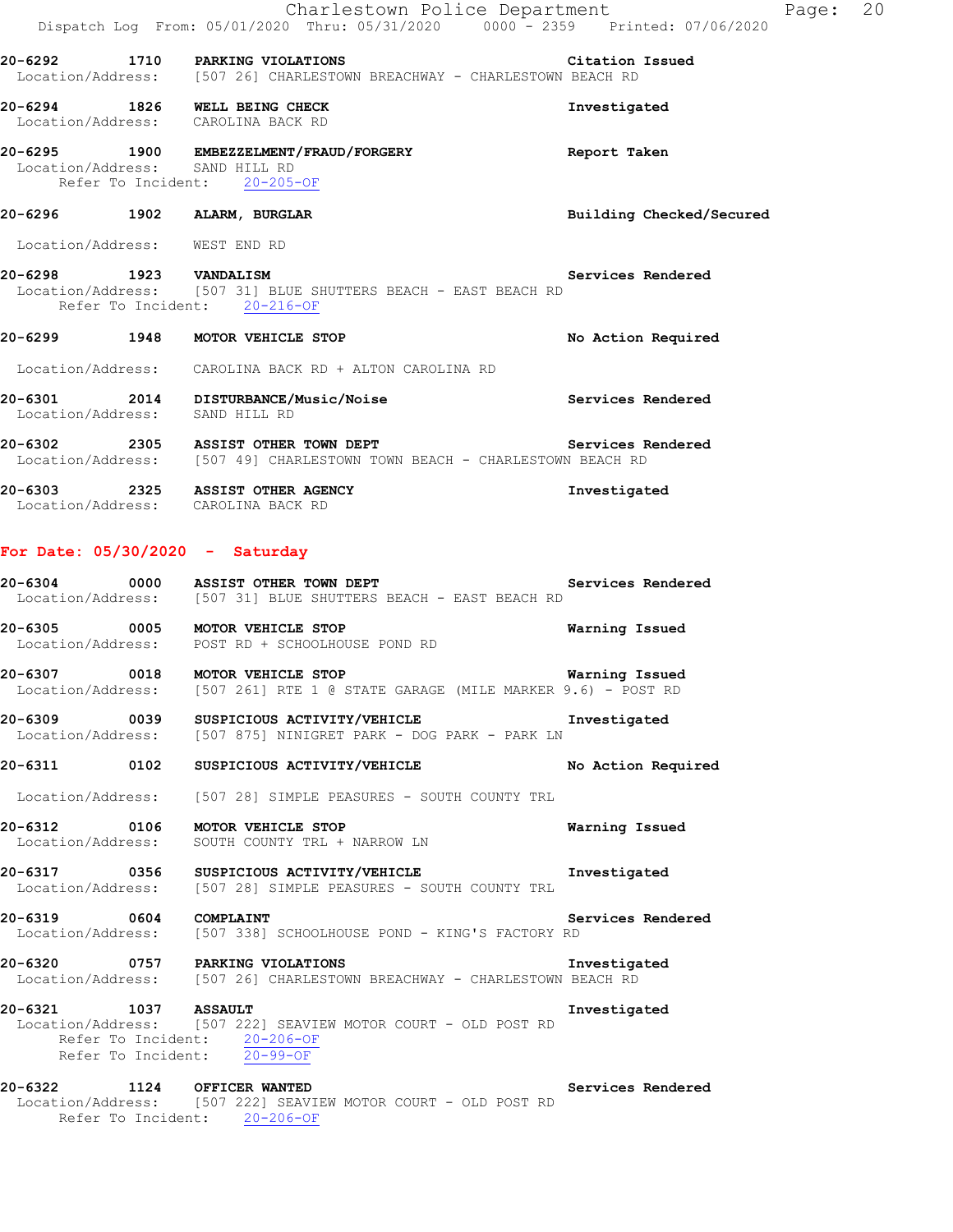# Location/Address: CHARLESTOWN BEACH RD **20-6324 1200 OFFICER WANTED Arrest(s) Made**  Location/Address: [507 222] SEAVIEW MOTOR COURT - OLD POST RD Refer To Arrest: 20-99-AR

**20-6325 1245 PARKING VIOLATIONS Investigated**  Location/Address: NINIGRET AVE **20-6326 1257 ROAD HAZARD/OBSTRUCTION Investigated**  Location/Address: [507 267] RTE 1 @ HITCHING POST - POST RD **20-6331 1605 MOTOR VEHICLE STOP Warning Issued**  Location/Address: CHARLESTOWN BEACH RD + ARCHES RD

**20-6333 1627 MOTOR VEHICLE STOP Warning Issued**  Location/Address: POST RD + SCHOOLHOUSE POND RD

**20-6334 1635 MOTOR VEHICLE STOP Warning Issued**  Location/Address: [507 261] RTE 1 @ STATE GARAGE (MILE MARKER 9.6) - POST RD

# **20-6336 1816 ANIMAL COMPLAINT Report Taken**  Location/Address: HENLEY ST Refer To Incident: 20-207-OF

- **20-6337 2138 DISABLED MV Investigated Investigated**<br>Location/Address: [507 544] CHARLESTOWN EARLY LEARNING CENTER OLD POST RD [507 544] CHARLESTOWN EARLY LEARNING CENTER - OLD POST RD
- **20-6338 2243 MOTOR VEHICLE STOP Warning Issued**  Vicinity of: POST RD + BEND RD
- **20-6339 2254 MOTOR VEHICLE STOP Warning Issued**  Location/Address: [507 269] RTE 1 @ DRIVING RANGE - POST RD
- **20-6341 2333 SUSPICIOUS ACTIVITY/VEHICLE Investigated**  Location/Address: [507 31] BLUE SHUTTERS BEACH - EAST BEACH RD
- **20-6342 2337 COMPLAINT Investigated Vicinity of:** [507 66] WILLOWS RESORT POST RD [507 66] WILLOWS RESORT - POST RD
- **20-6343 2342 ASSIST OTHER TOWN DEPT Services Rendered**  Location/Address: [507 31] BLUE SHUTTERS BEACH - EAST BEACH RD

# **For Date: 05/31/2020 - Sunday**

| 20-6344                      | 0010         | COMPLAINT                                                                                     | No Action Required |
|------------------------------|--------------|-----------------------------------------------------------------------------------------------|--------------------|
|                              | Vicinity of: | FOSTER DR                                                                                     |                    |
| 20-6345<br>Location/Address: | 0014         | SUSPICIOUS ACTIVITY/VEHICLE<br>[507 338] SCHOOLHOUSE POND - KING'S FACTORY RD                 | Investigated       |
| 20-6349                      | 0152         | PHONE CALL                                                                                    | No Action Required |
| 20-6353<br>Location/Address: | 0358         | ASSIST OTHER TOWN DEPT<br>[507 327] CHARLESTOWN BEACH TOWN PARKING LOT - CHARLESTOWN BEACH RD | Services Rendered  |
| 20-6356                      | 0751         | <b>VANDALISM</b>                                                                              | Investigated       |

## Location/Address: WEST BEACH RD Refer To Incident: 20-208-OF

**20-6359 1210 TAMPERING w/ M/V Investigated**  Location/Address: CHARLESTOWN BEACH RD

# **20-6361 1316 VANDALISM Investigated**  Location/Address: GAVITT AVE Refer To Incident: 20-209-OF